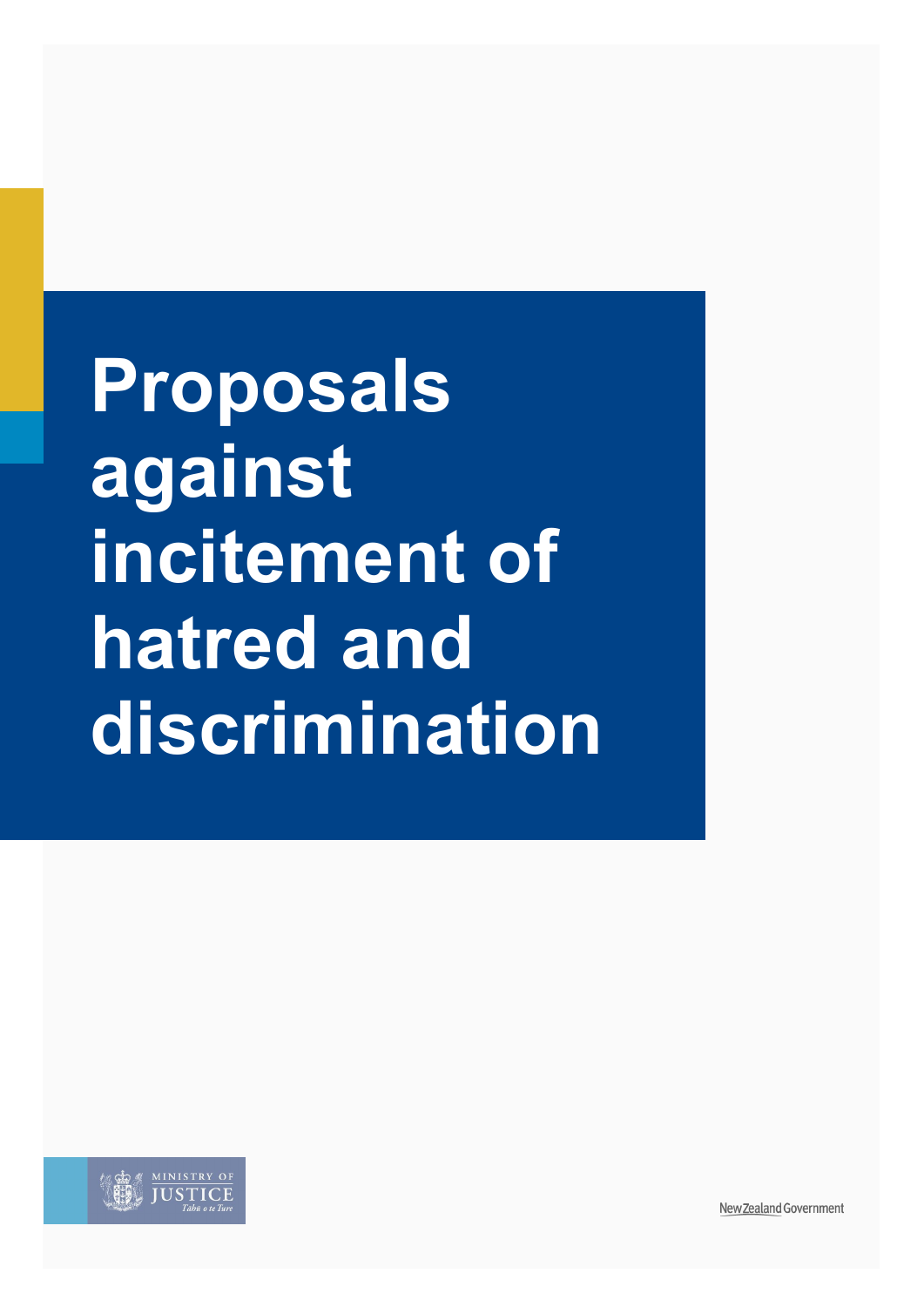## **Contents**

| You can make a submission through the Ministry's Citizen Space website 6                  |  |
|-------------------------------------------------------------------------------------------|--|
|                                                                                           |  |
|                                                                                           |  |
|                                                                                           |  |
|                                                                                           |  |
| What you can do if you are experiencing hateful speech or behaviour? 8                    |  |
|                                                                                           |  |
|                                                                                           |  |
| The right to freedom of expression is protected but is subject to reasonable limits 10    |  |
| The Human Rights Act 1993 contains two provisions prohibiting the incitement of hostility |  |
|                                                                                           |  |
|                                                                                           |  |
|                                                                                           |  |
|                                                                                           |  |
|                                                                                           |  |
|                                                                                           |  |
|                                                                                           |  |
| There is an appendix that goes into more detail on the legal changes 16                   |  |
|                                                                                           |  |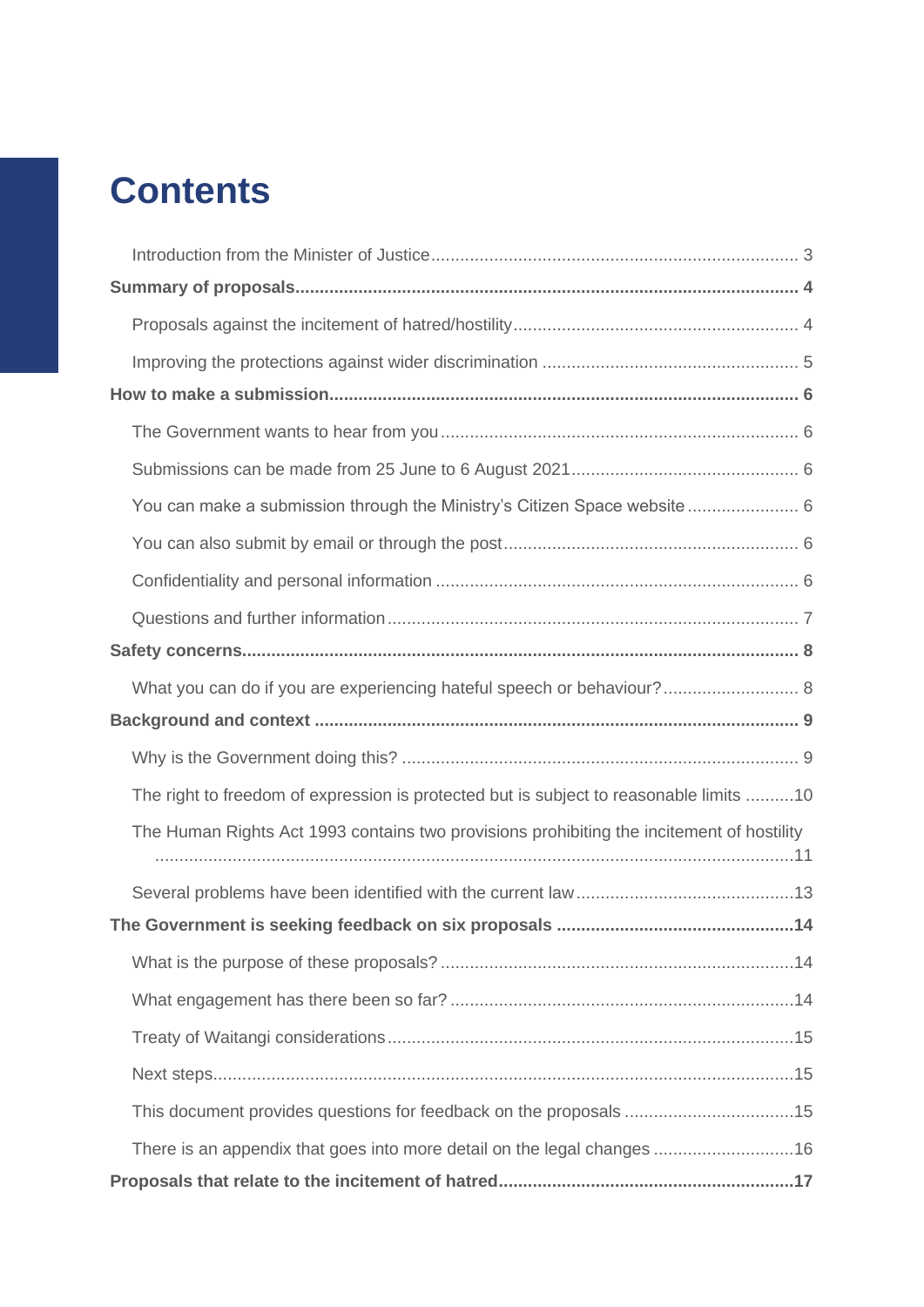| Making clearer what behaviour the law prohibits and increasing the consequences for |  |
|-------------------------------------------------------------------------------------|--|
|                                                                                     |  |
|                                                                                     |  |
|                                                                                     |  |
|                                                                                     |  |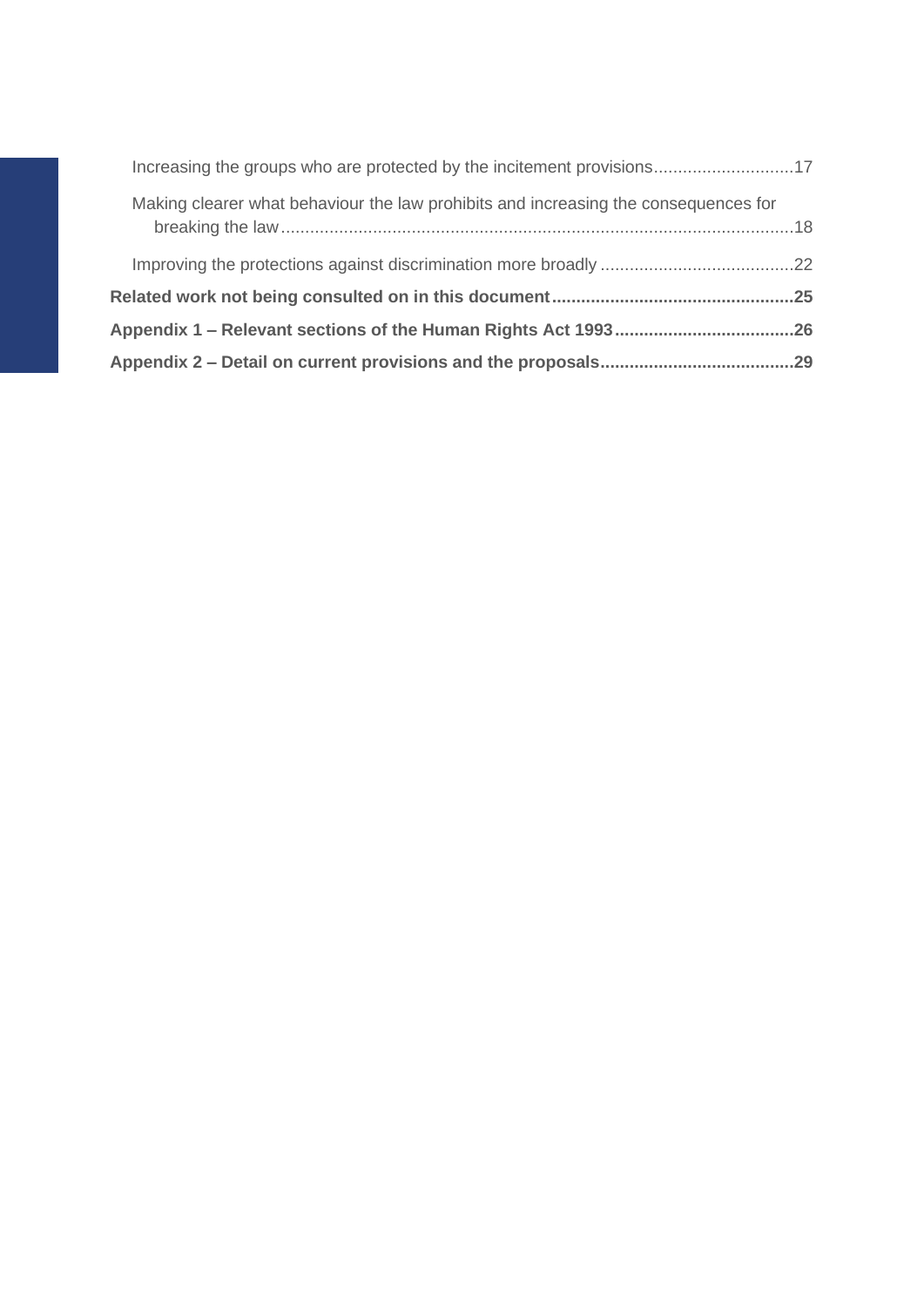### <span id="page-3-0"></span>**Introduction from the Minister of Justice**

Tēna koutou,

Our society is stronger because of the many different people who call Aotearoa New Zealand home.

The Human Rights Act 1993 prohibits speech that incites racial disharmony and prohibits discrimination against a person because of an aspect of their identity. Following a review by the Ministry of Justice and the recommendations of the Royal Commission of Inquiry into the terrorist attack at Christchurch masjidain on 15 March 2019, the Government is proposing changes to strengthen and clarify these protections. The Government is also proposing two further legislative changes to discrimination provisions more broadly. This document provides an opportunity for you to provide feedback on these proposals and suggestions for improvements.

The proposals target the types of communication that seek to spread and entrench feelings of intolerance, prejudice, and hatred against groups in our society. All people are equal, and our society is made up of people with many different aspects to their identities. The incitement of hatred against a group based on a shared characteristic, such as ethnicity, religion, or sexuality, is an attack on our values of inclusiveness and diversity. Such incitement is intolerable and has no place in our society.

Freedom of expression is an important value that this Government defends. It is enshrined in the New Zealand Bill of Rights Act 1990, alongside freedom from discrimination. An aim of these proposals is to better protect these rights, including the rights of people who are the targets of hate speech to express themselves freely. The Bill of Rights Act allows for justifiable limits on rights, balanced against others' rights and interests.

These proposals seek to apply the incitement provisions more broadly to other groups that experience hate speech, such as religious groups and rainbow communities. The proposals do not lower the high threshold for criminalising speech or prevent public debate on important issues.

The Government wants to foster greater social cohesion in Aotearoa so that it is a place where everyone feels that they belong. An important part of this is standing against conduct and language that harms our people. Aotearoa is made stronger because of our diversity. Communities that are empathetic to others and encourage unity continue to strengthen our society. Experiences of hatred can make people feel unsafe and unwelcome in the places that they should feel at home in. They can also lead to further discrimination and violence. I encourage you to share your views on these proposals with us.

Ngā mihi

Hon Kris Faafoi **Minister of Justice**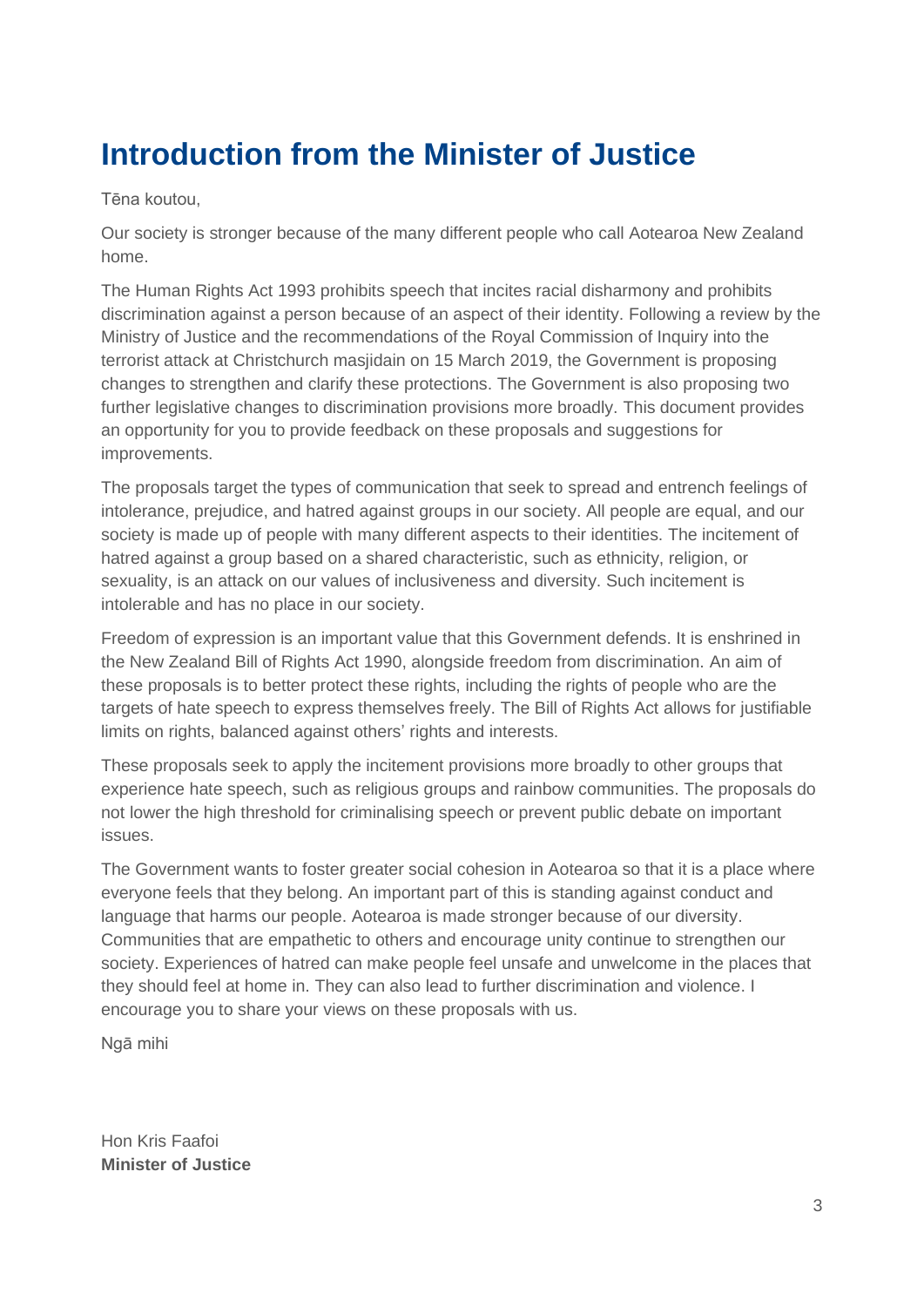# <span id="page-4-0"></span>Summary of proposals

The Government has agreed in-principle to all of the proposals listed below. In-principle agreement means a broad general agreement to the proposals but not on detailed specific changes. This means the Government thinks the changes are a good idea but wants to hear what other people think before making a final decision and proposing legislation to change the law. The proposals may be changed based on feedback received.

A detailed description of these proposals and the reasons they are being proposed is available from page 17 of this document.

These proposals are only a small part of the Government's response to the recommendations of the Royal Commission of Inquiry into the terrorist attack at Christchurch masjidain on 15 March 2019. Some of the other Government work to understand and address hate crime and hate speech more generally is listed at page 25. You can find more information about this and other work to respond to the recommendations here: [https://dpmc.govt.nz/our](https://dpmc.govt.nz/our-programmes/national-security/royal-commission-inquiry-terrorist-attack-christchurch-masjidain)[programmes/national-security/royal-commission-inquiry-terrorist-attack-christchurch-masjidain](https://dpmc.govt.nz/our-programmes/national-security/royal-commission-inquiry-terrorist-attack-christchurch-masjidain)

### <span id="page-4-1"></span>**Proposals against the incitement of hatred/hostility**

### **Increasing the groups that are protected by the incitement provisions**

- **Proposal One:** Change the language in the incitement provisions in the Human Rights Act 1993 so that they protect more groups that are targeted by hateful speech.
	- o Currently, a group of people are protected under the Act if hatred is incited in a specific way against them because of their colour, race, or ethnic or national origins
	- o Under this proposal, more groups would be protected by the law if hatred was incited against them due to a characteristic that they have. This may include some or all of the other grounds in the Human Rights Act. These grounds are listed in section 21 of the Act, which is included at Appendix One.

### **Making clearer what behaviour the law prohibits and increasing the consequences for breaking the law**

• **Proposal Two:** Replace the existing criminal provision in the Human Rights Act 1993 with a new criminal offence in the Crimes Act 1961 that is clearer and more effective.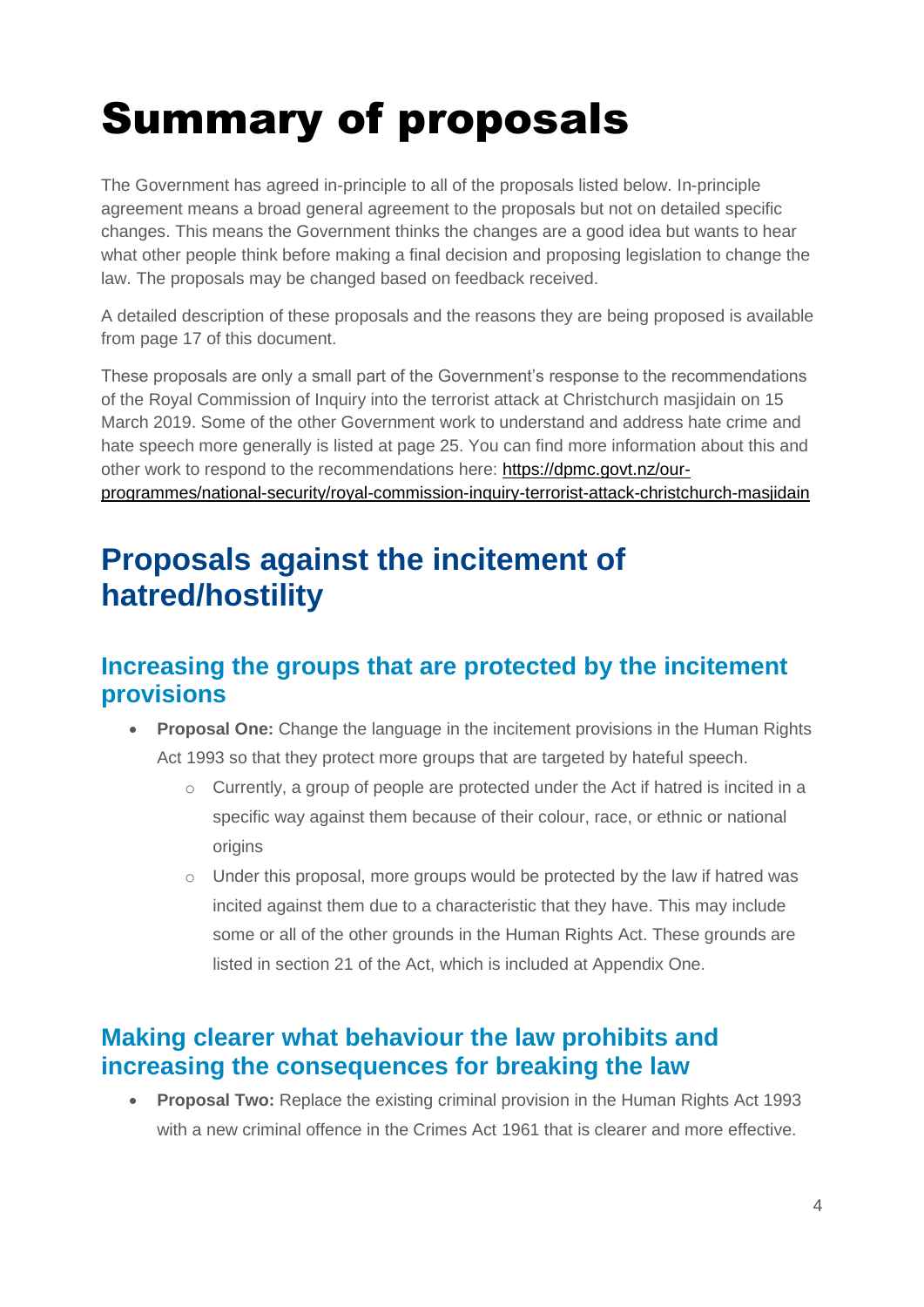- o The law would change so that a person who intentionally incites, stirs up, maintains or normalises hatred against any specific group of people based on a characteristic listed in Proposal One, would break the law if they did so by being threatening, abusive or insulting, including by inciting violence
- $\circ$  The person would break the law no matter how they made the threat, abuse or insult. It would not matter if it was verbally made to another person, in writing (in a drawing or words) or online (such as on social media, in an email, or in a digital message).
- **Proposal Three:** Increase the punishment for the criminal offence to better reflect its seriousness. This would be changed from up to three months' imprisonment or a fine of up to \$7,000, to up to three years' imprisonment or a fine of up to \$50,000.
- **Proposal Four:** Change the language of the civil incitement provision to match the changes being made to the criminal provision.

### <span id="page-5-0"></span>**Improving the protections against wider discrimination**

- **Proposal Five:** Change the civil provision so that it makes "incitement to discriminate" against the law.
	- o The law would change so that a person was prohibited from inciting or stirring up other people to discriminate against any groups because of a characteristic protected by that law. A person who encourages others to treat members of a protected group worse or differently than others would be breaking the law. This would mean a person could then complain to the Human Rights Commission.
- **Proposal Six:** Add to the grounds of discrimination in the Human Rights Act to clarify that trans, gender diverse, and intersex people are protected from discrimination.
	- o Currently, it is against the law to discriminate against people because of their sex. The Government considers that this protects against discrimination because of gender identity or gender expression, or people's sex characteristics or intersex status but the law could be clearer about this. The law would change to specifically cover these aspects of gender and sex.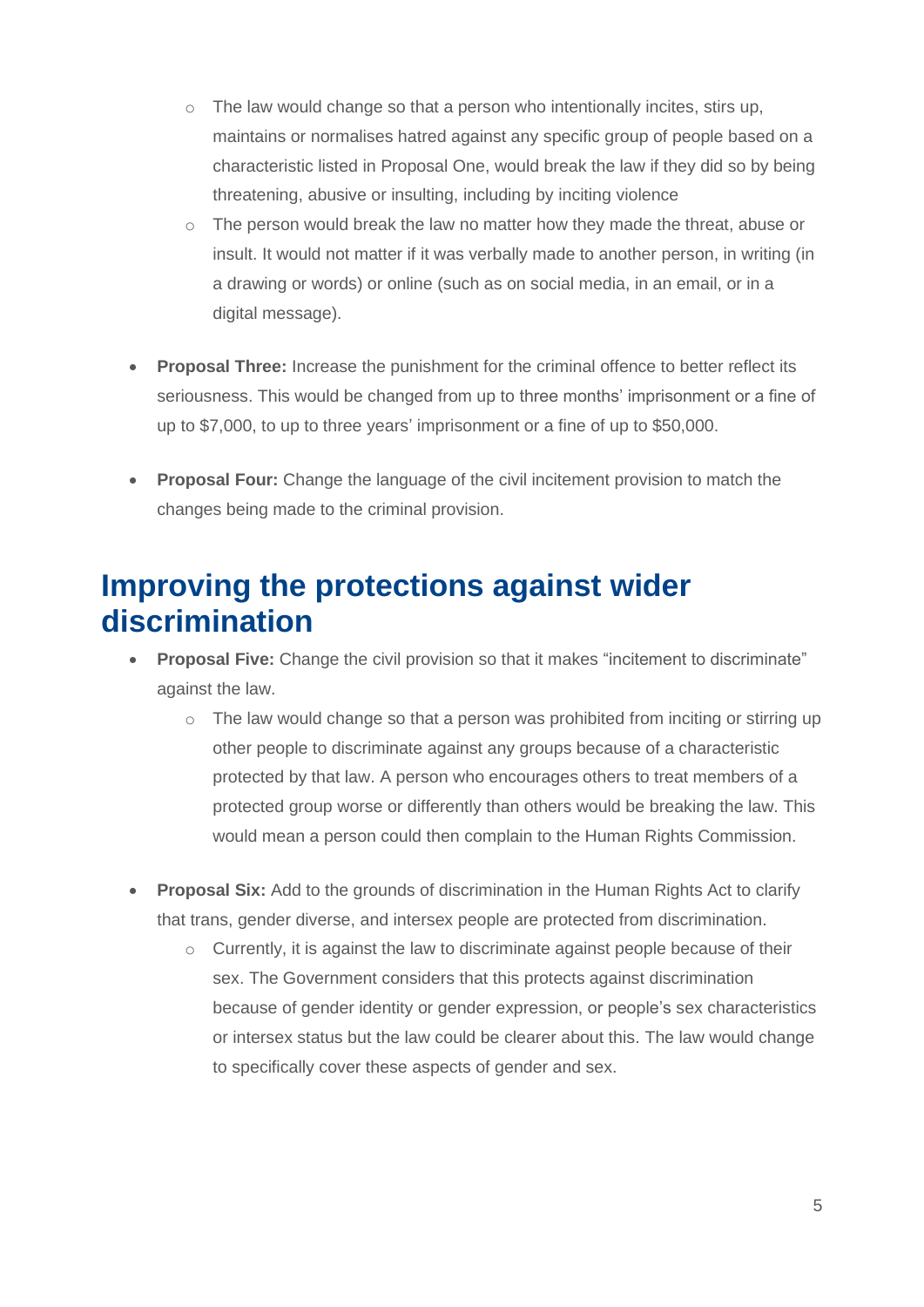# <span id="page-6-0"></span>How to make a submission

### <span id="page-6-1"></span>**The Government wants to hear from you**

The Government wants to receive feedback from a wide range of groups and people on the proposals in this document. Your feedback and suggestions for improvement will inform the Government's final decisions.

This discussion document is only on the incitement provisions in the Human Rights Act. Information about other related work the Government is doing is available on page 25.

### <span id="page-6-2"></span>**Submissions can be made from 25 June to 6 August 2021**

Submissions are open from 25 June 2021 to 6 August 2021.

If the Government agrees to progress changes to the law, you will also have the opportunity to provide feedback on an amendment bill during the select committee process.

### <span id="page-6-3"></span>**You can make a submission through the Ministry's Citizen Space website**

You can find Citizen Space at [https://consultations.justice.govt.nz.](https://consultations.justice.govt.nz/) This site provides an easy way to provide feedback on the proposals.

### <span id="page-6-4"></span>**You can also submit by email or through the post**

You can send your submission by email to [humanrights@justice.govt.nz.](mailto:humanrights@justice.govt.nz)

<span id="page-6-5"></span>You can send a written submission to Human Rights, Ministry of Justice, SX10088, Wellington.

### **Confidentiality and personal information**

Please note that your feedback may be subject to a request to the Ministry of Justice for information under the Official Information Act 1982. Personal details can be withheld under the Act, including your name and address. If you do not want any information you provide to be released, please indicate this clearly and explain why. For example, you may wish for some information to be kept confidential because it is sensitive personal information. The Ministry of Justice will take your views into account when responding to such requests.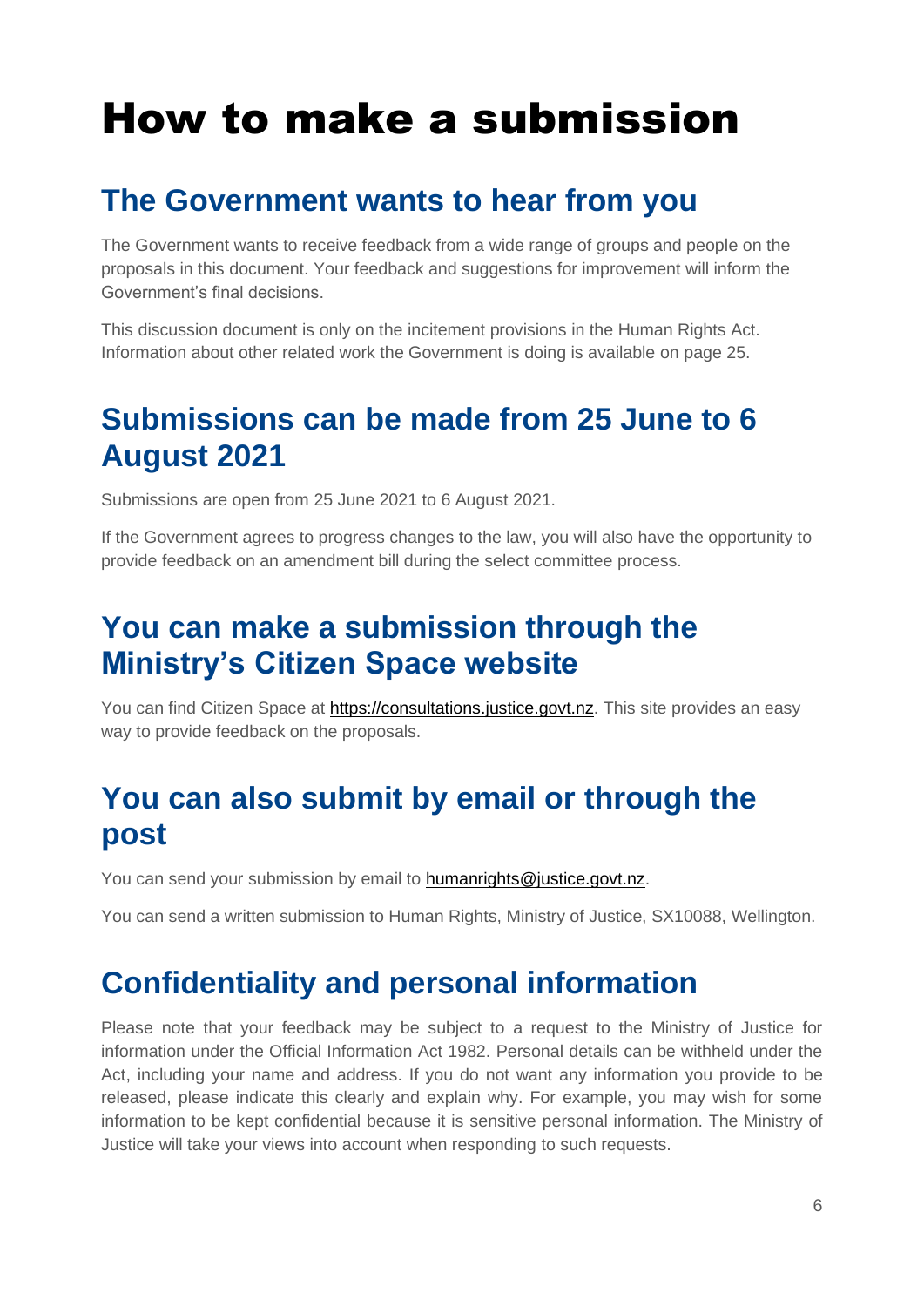The Privacy Act 2020 governs how the Ministry collects, holds, uses, and discloses personal information about you and the information you provide. You have the right to access and correct personal information.

The Ministry will proactively release a summary of submissions. The summary will not include information that could identify individuals.

### <span id="page-7-0"></span>**Questions and further information**

If you have any questions or would like more information about the review or the process for making submissions, please visit our website: [www.justice.govt.nz/proposals-against](http://www.justice.govt.nz/proposals-against-incitement-of-hatred-and-discrimination)[incitement-of-hatred-and-discrimination,](http://www.justice.govt.nz/proposals-against-incitement-of-hatred-and-discrimination) or contact us by email: [humanrights@justice.govt.nz.](mailto:humanrights@justice.govt.nz)

The Government wants to reduce or remove as many barriers as possible from making a submission but understands that there may still be some obstacles to sharing your views. If making a submission through Citizen Space, email or post is inaccessible to you, please contact us through any of the ways listed above and we will work with you to help you make a submission.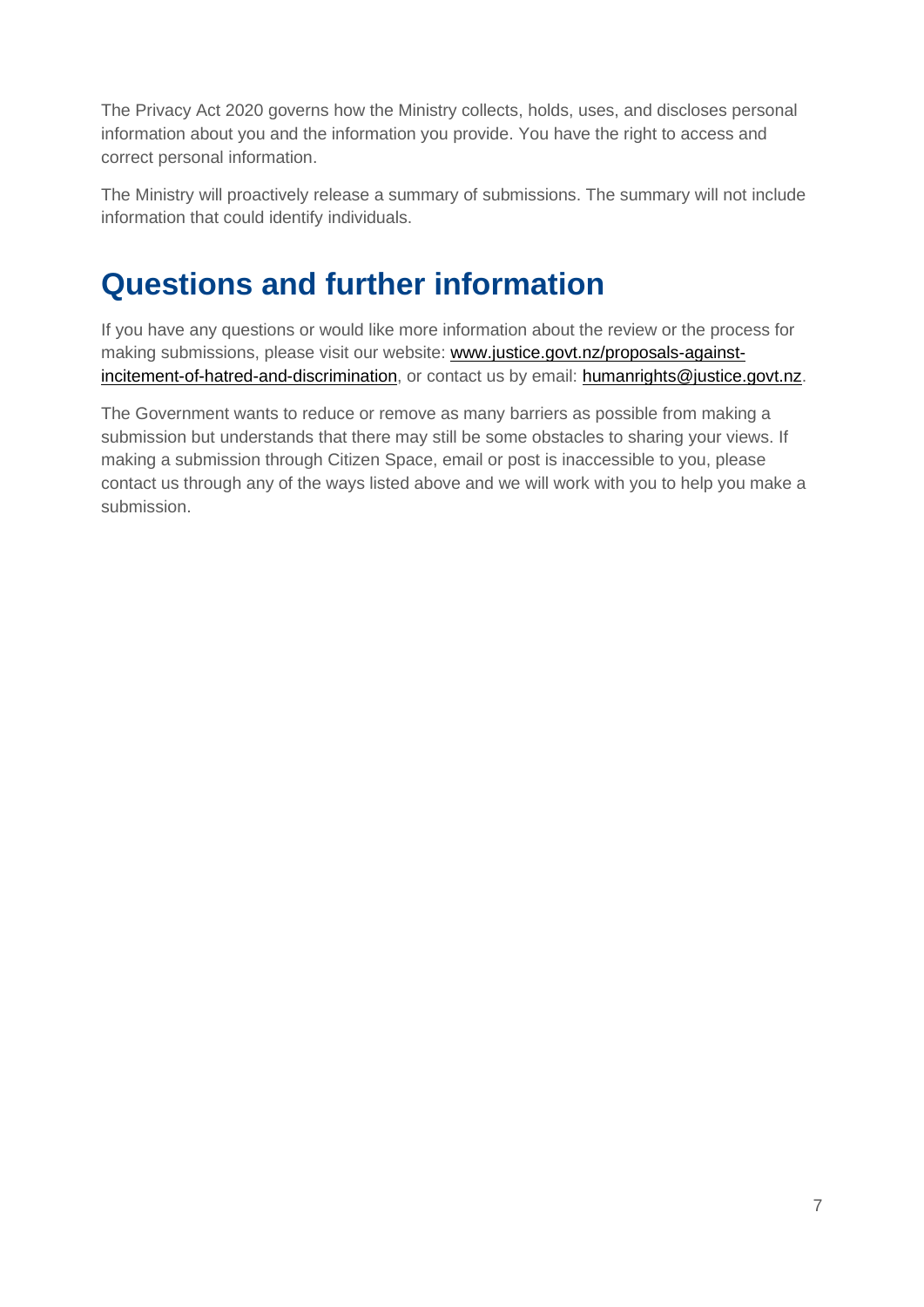# <span id="page-8-0"></span>Safety concerns

This discussion document seeks your views on changes to the laws relating to the incitement of hatred. While we welcome submissions about people's experiences, we advise against disclosing sensitive or personal information that you would like to keep private, and request that you do not name identifiable individuals.

### <span id="page-8-1"></span>**What you can do if you are experiencing hateful speech or behaviour?**

Your safety is important to us. If the content in this document puts you at risk of physical or mental harm, it is important that you know where to go for information or seek help.

- If you feel that your safety is at risk, contact the Police. If it is an emergency, call 111. If
	- you are not in danger right now, call 105.
- For information about how the Human Rights Commission can help see

#### <https://www.hrc.co.nz/enquiries-and-complaints/how-make-complaint/>

- o For information about racial harassment [https://www.hrc.co.nz/enquiries-and](https://www.hrc.co.nz/enquiries-and-complaints/faqs/racially-offensive-comments/)[complaints/faqs/racially-offensive-comments/](https://www.hrc.co.nz/enquiries-and-complaints/faqs/racially-offensive-comments/)
- For abuse happening online<https://www.netsafe.org.nz/>
- If you wish to talk to someone about how you are feeling you can call or text 1737.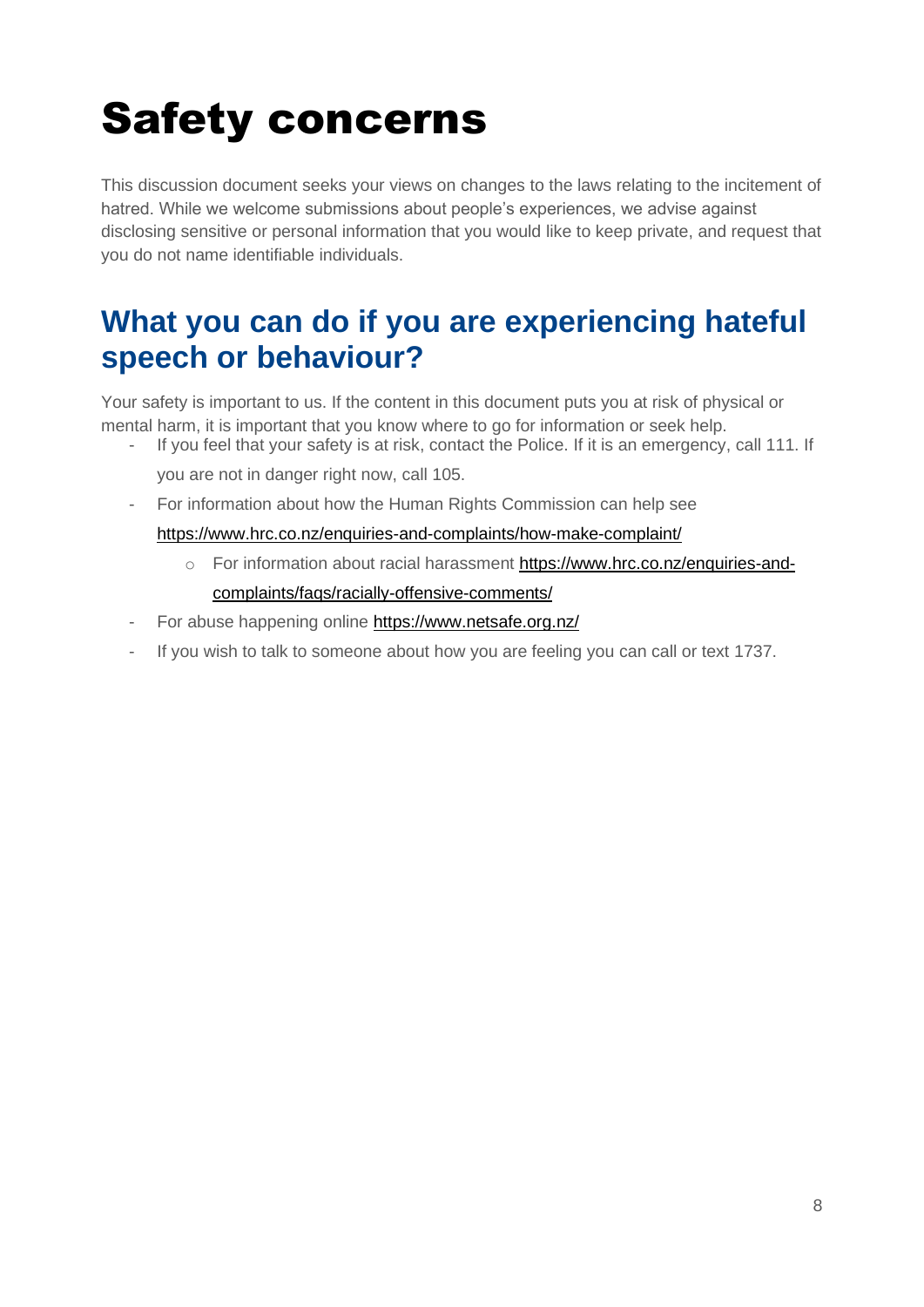# <span id="page-9-0"></span>Background and context

### <span id="page-9-1"></span>**Why is the Government doing this?**

### **What is hate speech?**

'Hate speech' is a broad term that is not used in Aotearoa New Zealand law. It is generally defined as speech that attacks an individual or group based on a common characteristic, for example ethnicity, religion, or sexuality.

### **The proposals in this document relate specifically to speech that incites hatred against a group**

The proposals and the current provisions in the Human Rights Act focus on speech that 'incites hatred' in other people towards a group. Speech that 'incites hatred' is abusive or threatening speech that stirs up hostility towards a group of people (rather than being directed at one person) based on a common characteristic they share.

### **Speech that incites hatred causes significant harm**

The Government considers speech that incites hatred to be a threat to equality, diversity, respect and fairness. The incitement of hatred causes significant harm, having a negative impact on communities targeted with hatred and can, ultimately, lead to violence. Inciting hatred damages our society by causing animosity and hindering social inclusion, spreading distrust and division between all our communities.

### **International human rights treaties require legislation against hate speech**

Inciting hatred is prohibited under international human rights treaties. Aotearoa is party to the International Convention on the Elimination of All Forms of Racial Discrimination (CERD), which requires states to legislate against racist hate speech, which Aotearoa has done.

The International Covenant on Civil and Political Rights (ICCPR) also requires laws against advocating national, racial or religious hatred that amounts to inciting others to discrimination, hostility or violence.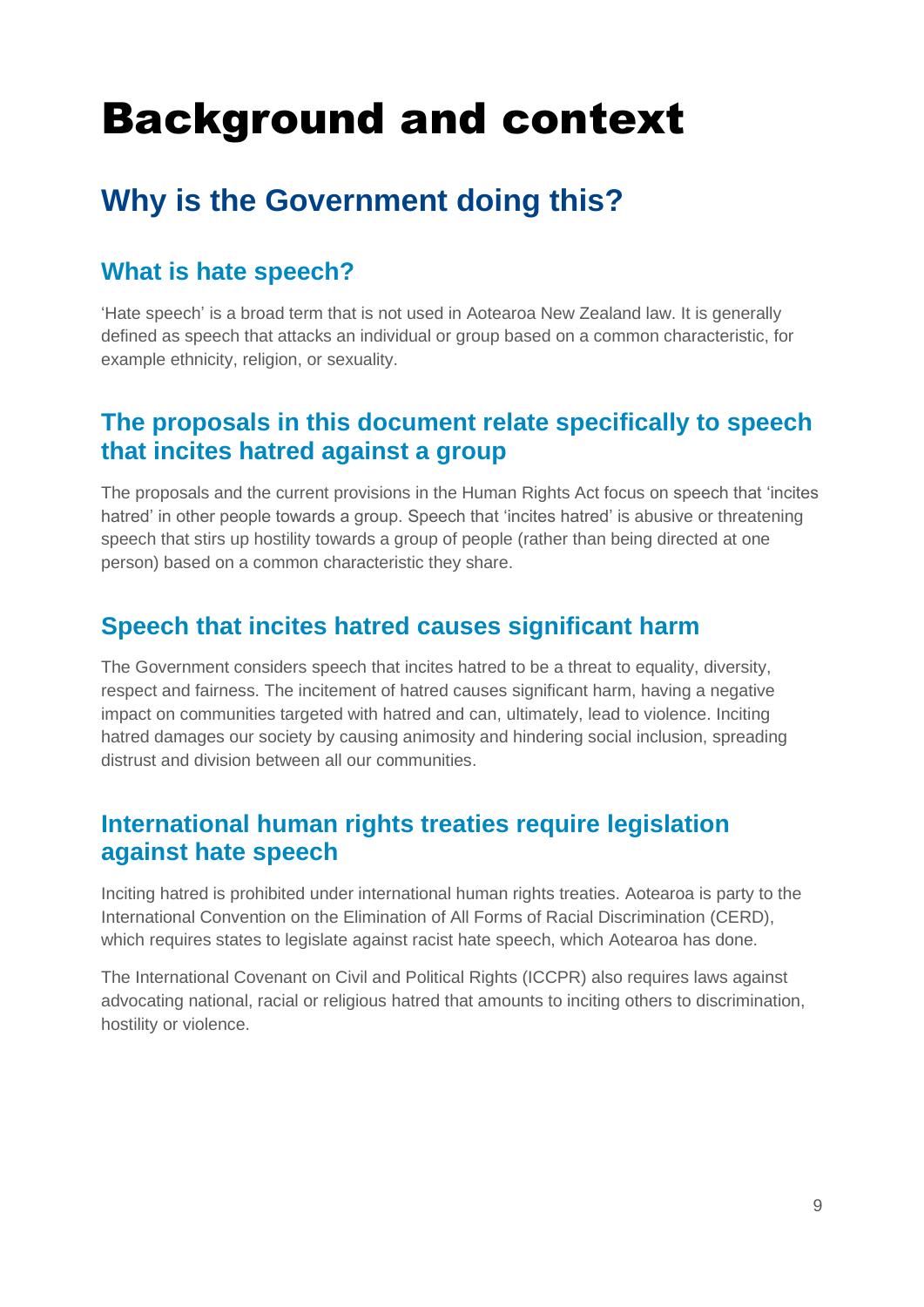### **The Government wants to improve the protections against the incitement of hatred**

Protecting people from incitement of hatred will promote safer communities and reinforce the message that the incitement of hatred is conduct that society considers blameworthy and harmful. It is already prohibited by the civil and criminal law, but the law could be improved.

The details on the proposals that the Government is considering are available on page 17.

### **The Government wants to hear your views on the proposals**

This discussion document aims to test these proposals. It provides information on the proposals and seeks feedback and suggestions for improvements.

The Government knows that there is a high level of public interest in this work and it is important that your views are heard.

### <span id="page-10-0"></span>**The right to freedom of expression is protected but is subject to reasonable limits**

Section 14 of the New Zealand Bill of Rights Act 1990 protects freedom of expression. This includes the freedom to seek, receive and impart information and opinions of any kind, in any form. The right to freedom of expression is affirmed in the Universal Declaration of Human Rights of 1948 and the ICCPR.

Like all rights and freedoms in the Bill of Rights Act, the right to freedom of expression can be limited by law in such a way that can be justified in a free and democratic society. There are several laws in Aotearoa that limit freedom of expression that are justified. These laws seek to balance freedom of expression and other rights and interests. For example, the film classification regime limits the freedom of expression of creators and viewers to uphold the rights of children and other members of the public, to protect them from content they might find harmful or that breaches society's standards.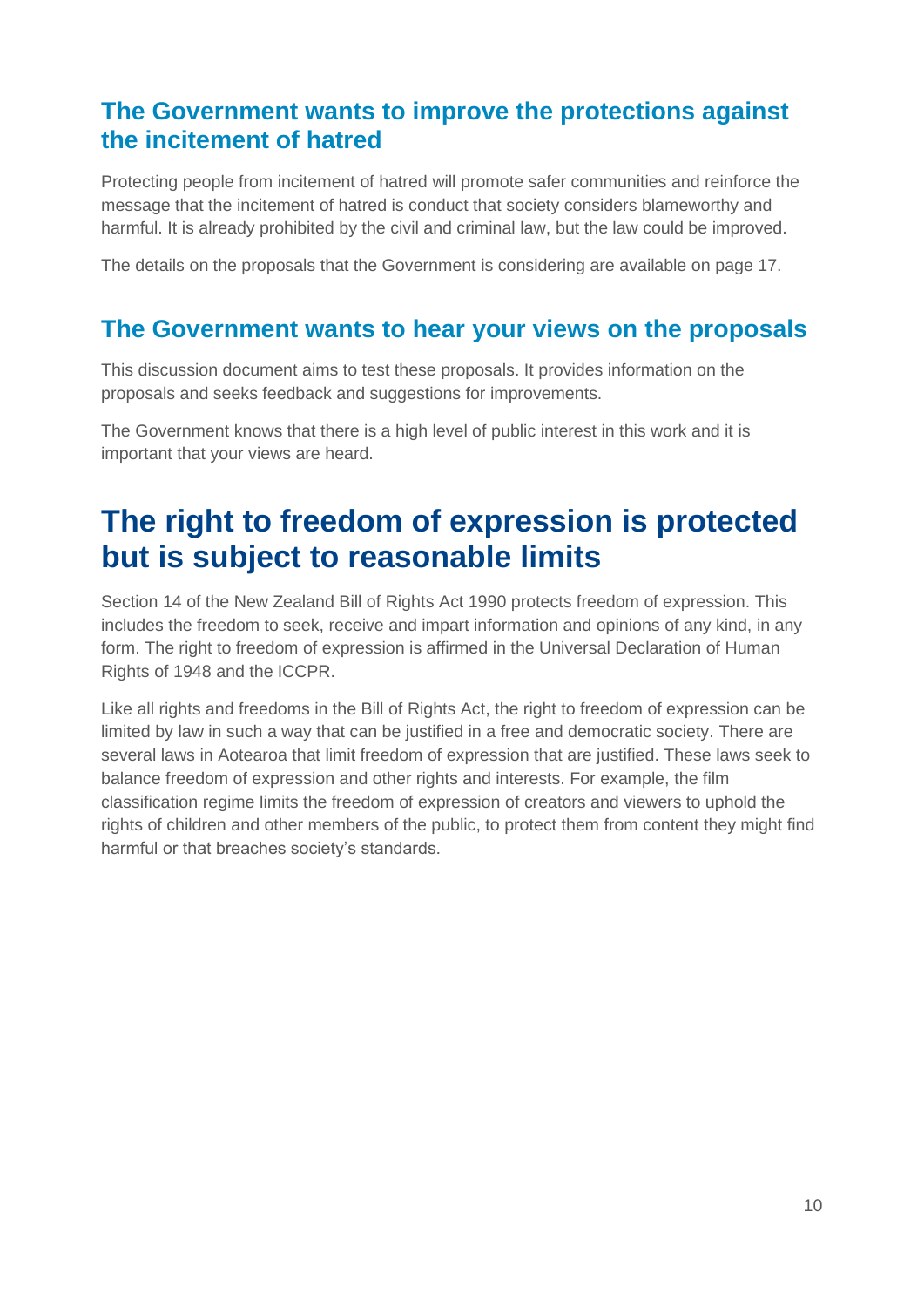### <span id="page-11-0"></span>**The Human Rights Act 1993 contains two provisions prohibiting the incitement of hostility**

### **The incitement provisions consist of a civil and criminal provision**

The civil law system covers private disputes between individuals, organisations, and in some cases, local or central government. Disputes may be about contracts, debt, or actions such as negligence. Civil actions provide for repair of harm or damage caused by one party to another, and to prevent harm from reoccurring.

The criminal law system is aimed at prohibiting conduct considered by society as blameworthy or harmful by way of punishment, deterrence, and public denouncement. Criminal cases are predominantly taken by the State, on behalf of society, against an individual.

### **The civil incitement provision against racial disharmony**

The civil provision in the Human Rights Act (section 61) says that it is against the law to use, publish, broadcast or distribute written matter or use words that are both:

- 1. threatening, abusive or insulting, and
- 2. likely to incite hostility or bring into contempt any group on the basis of their colour, race, or ethnic or national origins.

A person can complain to the Human Rights Commission (the Commission) when they think that someone has done something that section 61 says is against the law. A person can complain to the Commission about any speech even if they don't belong to the group it was aimed towards.

The Commission's role is to attempt to resolve the complaint. The Commission can provide information, problem-solving support and mediation. Mediation is not compulsory. If mediation is refused, or fails to resolve the complaint, the complainant can lodge an application to the Human Rights Review Tribunal (the Tribunal). The Tribunal can conduct a hearing and decide the case on the available evidence.

If the Tribunal finds that a breach of section 61 has occurred, it can grant any remedy it sees fit. This can include declaring that the defendant has committed a breach, making a restraining order against the defendant to prevent them from continuing or repeating the breach, and awarding damages of up to \$350,000.

The full text of section 61 is provided in Appendix One.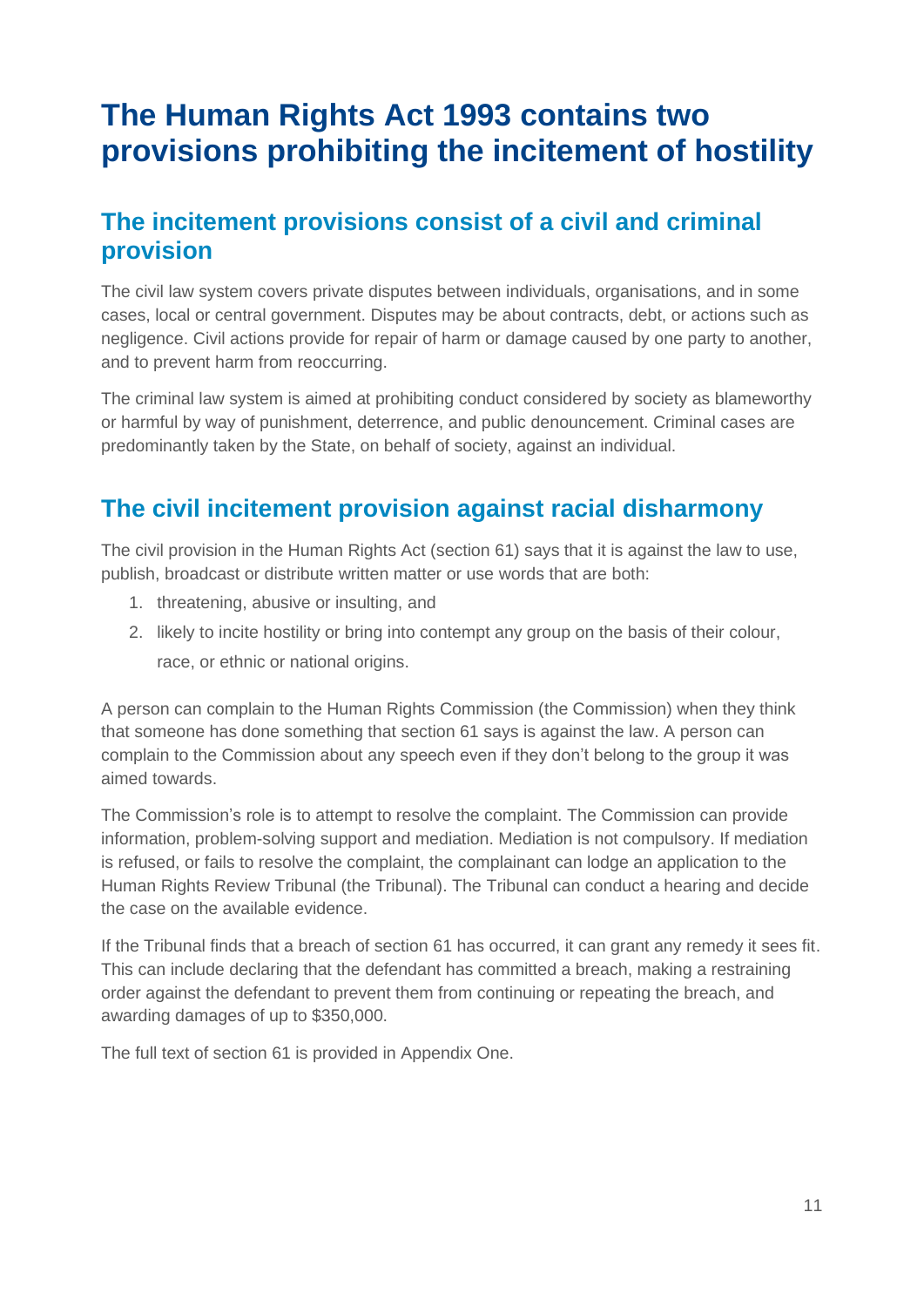### **The criminal provision for inciting racial disharmony**

The criminal provision in the Human Rights Act (section 131) says that it is a criminal offence to incite racial disharmony by publishing, broadcasting or distributing written matter or using words that are all of the following:

- 1. threatening, abusive, or insulting,
- 2. likely to excite hostility or ill-will against, or bring into contempt or ridicule any group on the ground of colour, race, or ethnic or national origins, and
- 3. intended to excite such hostility, ill-will, contempt or ridicule.

This offence is punishable by up to three months' imprisonment, or a fine of \$7,000. Someone prosecuted under section 131 would have a trial at the District Court to decide if they were guilty or not.

The full text of section 131 is provided in Appendix One.

### **The incitement provisions are justifiable limits on freedom of expression**

Together, the incitement provisions form a balanced approach that considers the seriousness of the hateful speech against the severity of the punishment. The penalties reflect that intentionally attempting to encourage hostile feelings in other people (section 131) is more serious than speech without that intent (section 61).

The current incitement provisions target speech which would have others believe that a society made up of different ethnic groups cannot function and seeks to turn people against each other. The law prohibits the incitement of these attitudes because they are incompatible with human rights and Aotearoa New Zealand's democratic values. These attitudes conflict with democratic principles because they are based on the idea that because of a shared characteristic, like ethnicity, religion or sexuality, some groups of people are less than others. There could be a belief that these groups should not have the same rights, be treated differently and excluded.

Speech that incites hatred can have the effect of infringing on the human rights of targeted groups, such as the right to equality, freedom of expression, freedom of movement and freedom of association. This is because this behaviour can cause significant harm and make people feel unsafe, ultimately preventing them from participating in public life and being included in society. For these reasons, limiting this kind of speech through an appropriate balance of the civil and criminal law is required.

### **There are other laws that ban other kinds of hate speech**

There are other laws that protect individual people against different types of hate speech. For example, the Summary Offences Act 1981, the Harmful Digital Communications Act 2015, the Harassment Act 1997 and the Films, Videos, and Publications Classifications Act 1993 apply to some kinds of harmful speech.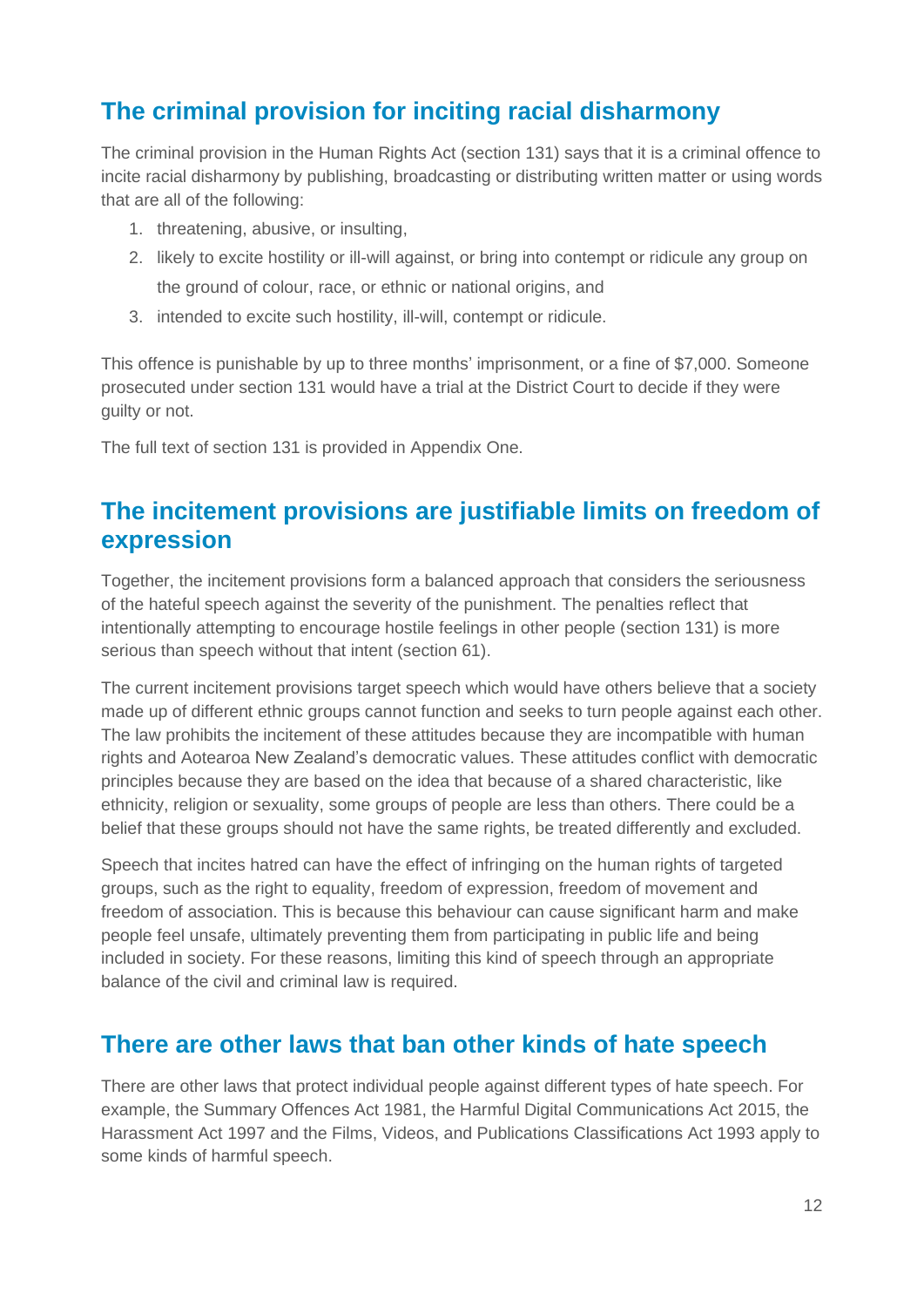This discussion document is only about the incitement provisions in the Human Rights Act. Information about other related work the Government is doing is available on page 25.

### <span id="page-13-0"></span>**Several problems have been identified with the current law**

Several issues with the current provisions were identified by a review carried out by the Ministry of Justice, and by the Report of the Royal Commission of Inquiry into the terrorist attack on Christchurch masjidain on 15 March 2019.

### **The current wording of the criminal provision is unclear**

The Royal Commission found that the wording of the criminal provision did not provide a clear enough standard of the type of behaviour that should be criminalised. It stated that the current wording is overly complicated and recommended a reframed wording which would mean that only extreme speech would be captured. The Royal Commission noted similar problems with the wording in the civil provision, although its recommendations focused solely on the criminal provision. The Royal Commission noted that the criminal provision is out of date, and that, unlike the civil provision, the criminal provision does not cover electronic communications.

### **Speech that incites hatred affects more groups than those currently covered by the provisions**

The Ministry's review, and the Royal Commission's Report, both found that the provisions are too narrow in terms of which groups they cover as they relate only to race, nationality, ethnicity and colour. These are only four out of thirteen "prohibited grounds of discrimination" listed in section 21 of the Human Rights Act.

A prohibited ground of discrimination means that discrimination based on the listed characteristic is unlawful unless one or more limited exceptions apply. The full text of section 21 is included in Appendix One.

This is a gap because some of the groups that are protected from discrimination are not included in the protections against speech that incites hatred. However, other groups can be subject to speech that incites hatred.

### **The penalty for breaching the criminal provision is too low**

The Ministry's review, and the Royal Commission report, both concluded that the penalty of three months' imprisonment for the criminal offence was relatively low and did not reflect the seriousness of intentionally inciting hatred.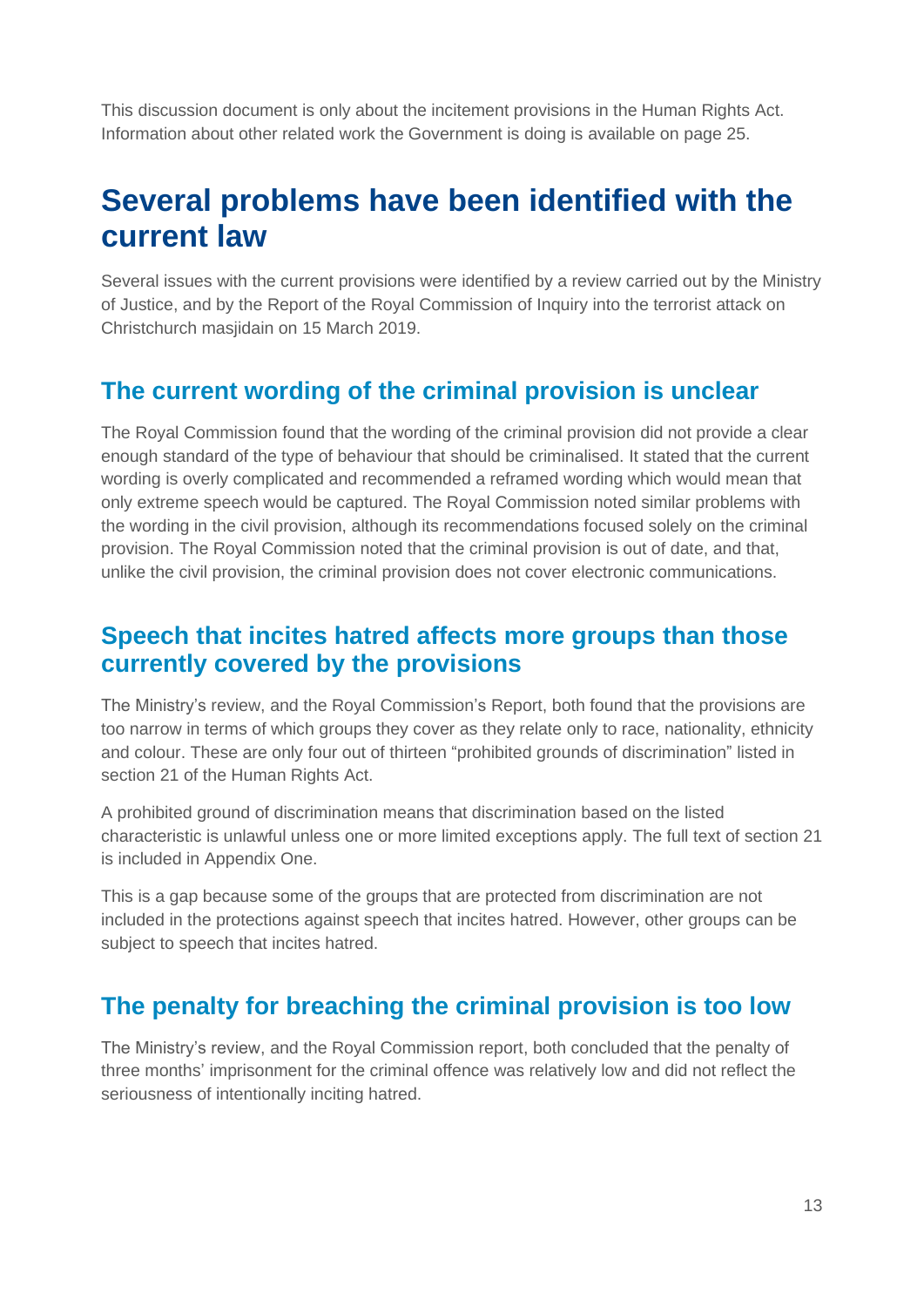# <span id="page-14-0"></span>The Government is seeking feedback on six proposals

### <span id="page-14-1"></span>**What is the purpose of these proposals?**

The proposals seek to address issues with the current law, as identified above. These changes aim to make the protections against speech that incites hatred clearer and more effective. Some of these changes were recommended by the Royal Commission. The Government has agreed in-principle to making all of the changes in the proposals. In-principle agreement means a broad general agreement to the proposals but not on detailed specific changes.

These changes aim to ensure that society's needs and expectations for the protection against speech that incites hatred are met. The Government considers that the new proposals could find the right balance for when hateful speech should be prohibited and, in some cases, criminalised.

The law changes will help us meet our international human rights obligations under ICCPR and are in line with recommendations made by international human rights bodies, such as the Human Rights Council at the Universal Periodic Review (UPR) of New Zealand in January 2019, by the UN Committee on the Elimination of Discrimination against Women in July 2018, and by the UN Committee on the Elimination of All Forms of Racial Discrimination in 2017.

The Government wants to hear and consider your views on these proposals before making its final decisions.

### <span id="page-14-2"></span>**What engagement has there been so far?**

### **Engagement on hate speech**

In 2019, the Ministry of Justice and the Human Rights Commission met with groups that are most likely to be targeted by hate speech to better understand their experiences and views. These engagements informed the proposals in this document.

### **Engagement on Royal Commission of Inquiry report**

The Royal Commission of Inquiry into the Terrorist Attack on Christchurch Mosques publicly released its report on 8 December 2020. Following the release of the Report, Hon Andrew Little, Lead Coordination Minister for the Royal Commission and Hon Priyanca Radhakrishnan, Minister for Diversity, Inclusion and Ethnic Communities, alongside officials from various government agencies, held 33 public hui with Muslim communities and wider faith and ethnic communities across Aotearoa over January and February 2021.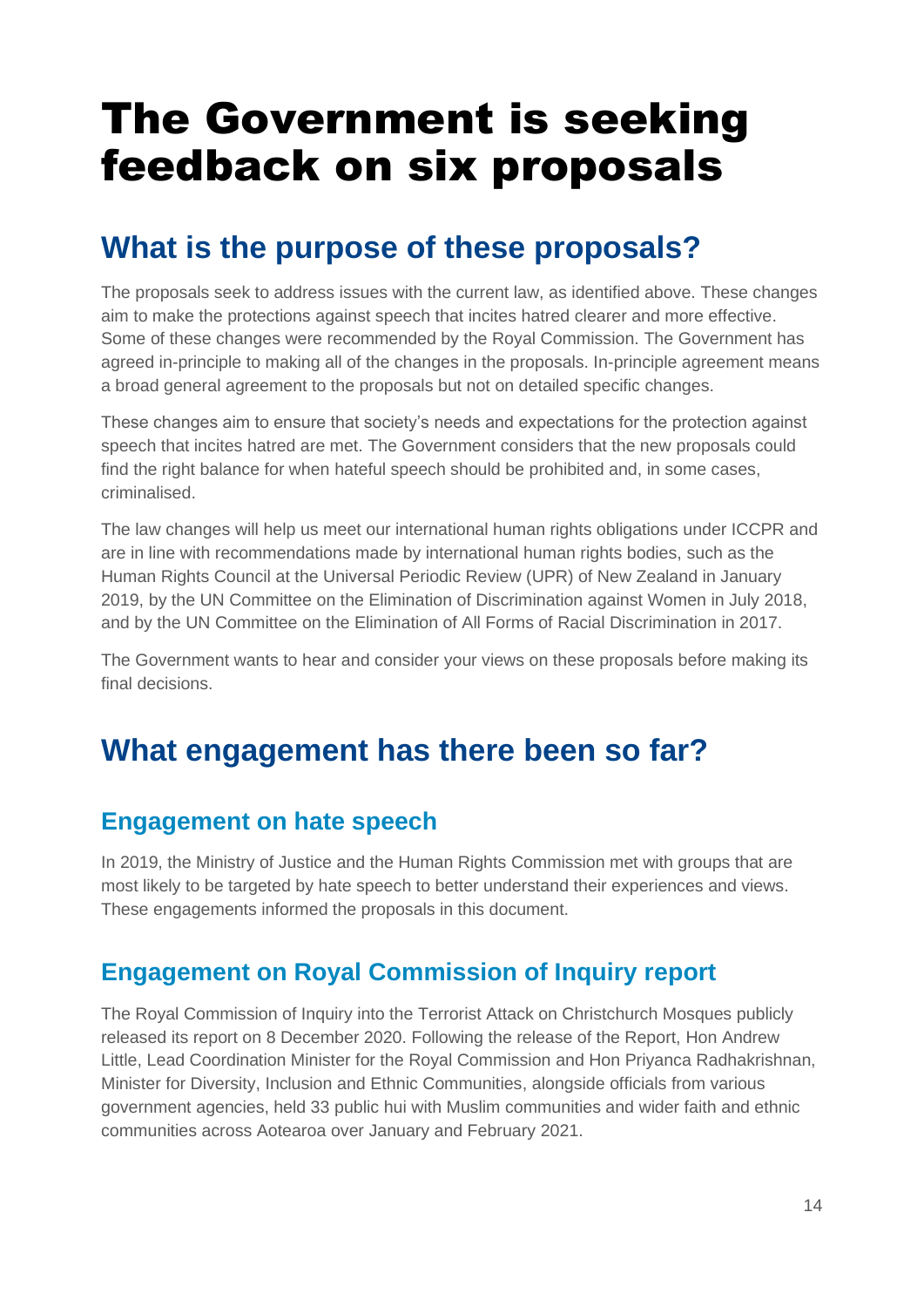These hui were held to help the Government understand key concerns and communities' priorities, answer questions about the report and its implementation, provide feedback about initiatives underway, and discuss how communities can continue to engage and work with the Government and government agencies in the future. Many issues were discussed at these hui. One of the themes that emerged was that hate speech, hate crime and hate incidents are experienced by many within our communities, and legislative reform is an important tool for change.

### <span id="page-15-0"></span>**Treaty of Waitangi considerations**

The Treaty of Waitangi is relevant to the incitement provisions and protections against discrimination in the Human Rights Act and the proposals in this document. Māori are a group that experience hate speech and are currently covered by the incitement provisions under the ground of "race" or "ethnic origin". The proposals in this document seek to better protect ethnic groups, including Māori, from speech that incites hatred. In particular, protections will be strengthened where Māori would be covered by any of the other prohibited grounds of discrimination, for example in relation to takatāpui.

### <span id="page-15-1"></span>**Next steps**

Following analysis of the submissions, the Government will consider whether to make the changes proposed as they are, or to alter them based on the feedback, or to take another course of action.

A summary of submissions will be made available and information on the Government's final decisions are expected to be made public later this year.

### This document provides questions for feedback on the proposals

The following section covers all six proposals and provides specific questions that relate to the proposals individually. Three questions that you could use as prompts for your submission on all of the proposals are:

- Do you see any risks or unintended consequences arising from the proposal and, if so, what are they?
- Are there any ways that these proposals could be improved?
- Do these proposals present any further Treaty of Waitangi issues than those mentioned in this document?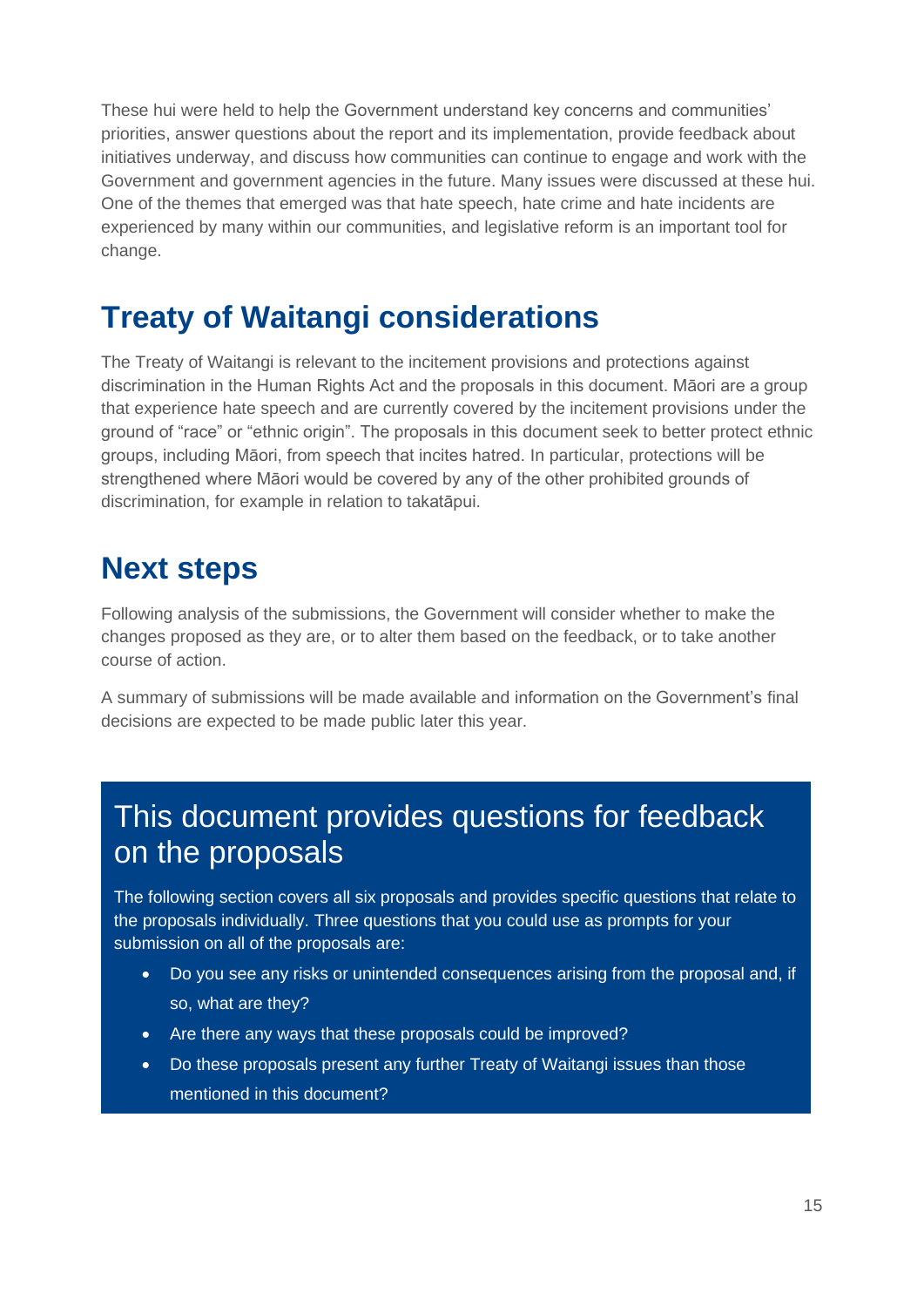### <span id="page-16-0"></span>**There is an appendix that goes into more detail on the legal changes**

The proposals are described in general terms in the document below. However, the proposals raise issues about the specific legal meaning of individual words and how the words capture certain behaviour. If you are interested in reading in more detail about the language changes that are being proposed for the Human Rights Act, these can be found in Appendix Two at the back of this document.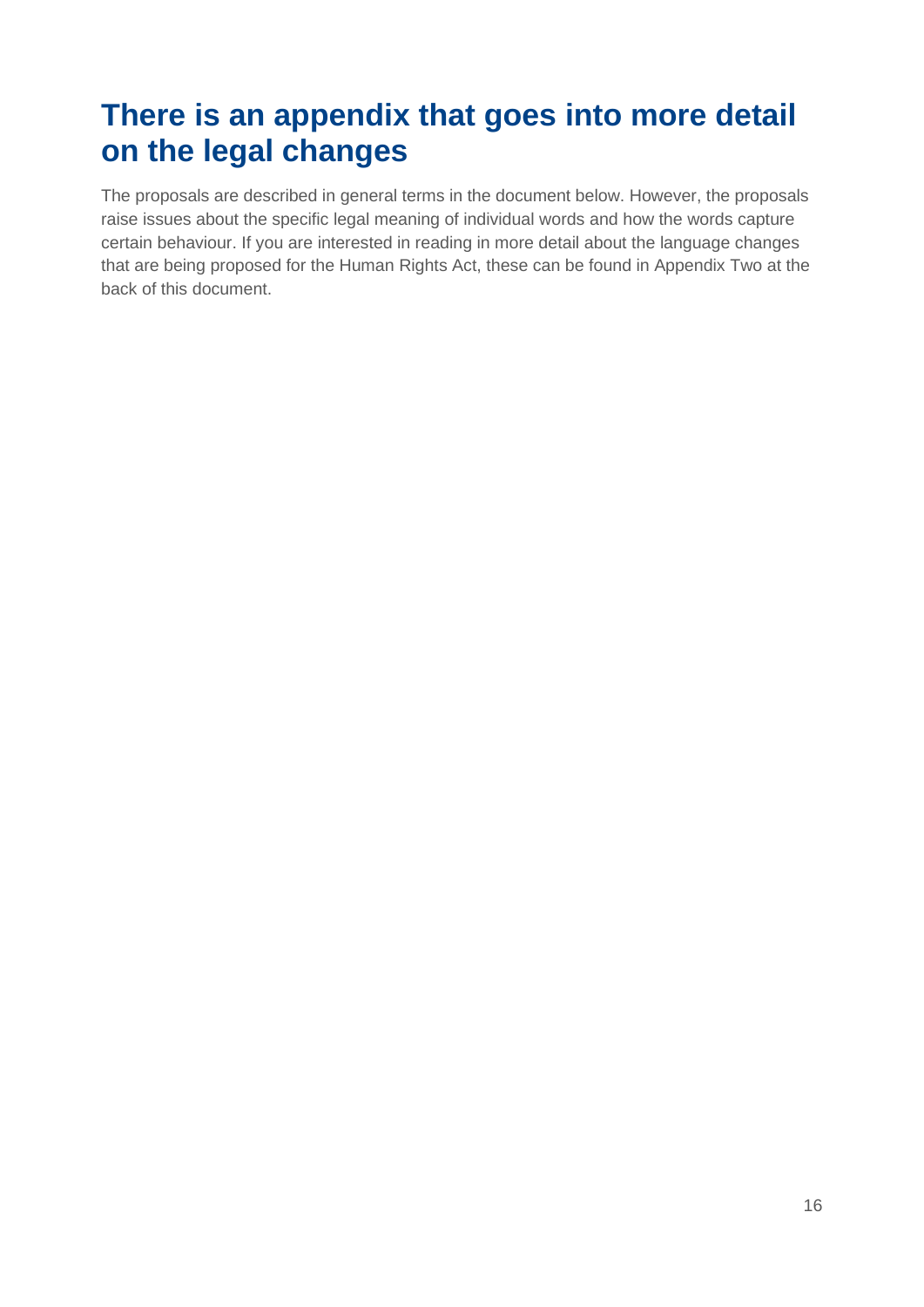## <span id="page-17-0"></span>Proposals that relate to the incitement of hatred

### <span id="page-17-1"></span>**Increasing the groups who are protected by the incitement provisions**

*Proposal One: Change the language in the incitement provisions so that they protect more groups that are targeted by hateful speech*

#### **What is the current law?**

**1**

The incitement provisions only apply to speech that targets a group because of their "colour, race, or ethnic or national origins".

#### **What is the problem with the current law?**

More groups than those based on "colour, race, or ethnic or national origins" are targeted by hateful speech, including groups based on their religion, gender, sexuality, and disability. The Government thinks that the incitement of hatred for these reasons is also wrong and is worthy of being subject to civil and criminal processes. The Royal Commission also considered that religion should be included in the provisions.

#### **What will this proposal do?**

This proposal would change the wording of both incitement provisions so that they applied to more groups that are protected from discrimination by the Human Rights Act.

They would still apply to groups based on "colour, race, or ethnic or national origins", but would also cover speech that incites hatred or hostility against other groups protected from discrimination by the Human Rights Act.

Groups experience hateful speech based on other grounds as well, including their sex, gender (including gender identity), religious belief, disability, or sexual orientation. The Government considers that other groups that experience hateful speech could also be protected by the law, and is interested in views on the groups that should be protected by this change.

In practice, this means that if someone said or wrote something that met the other requirements in the law and was targeting a group based on a characteristic included, a complaint could be made to the Human Rights Commission or the Police. The Commission or the Police would then determine what actions to take.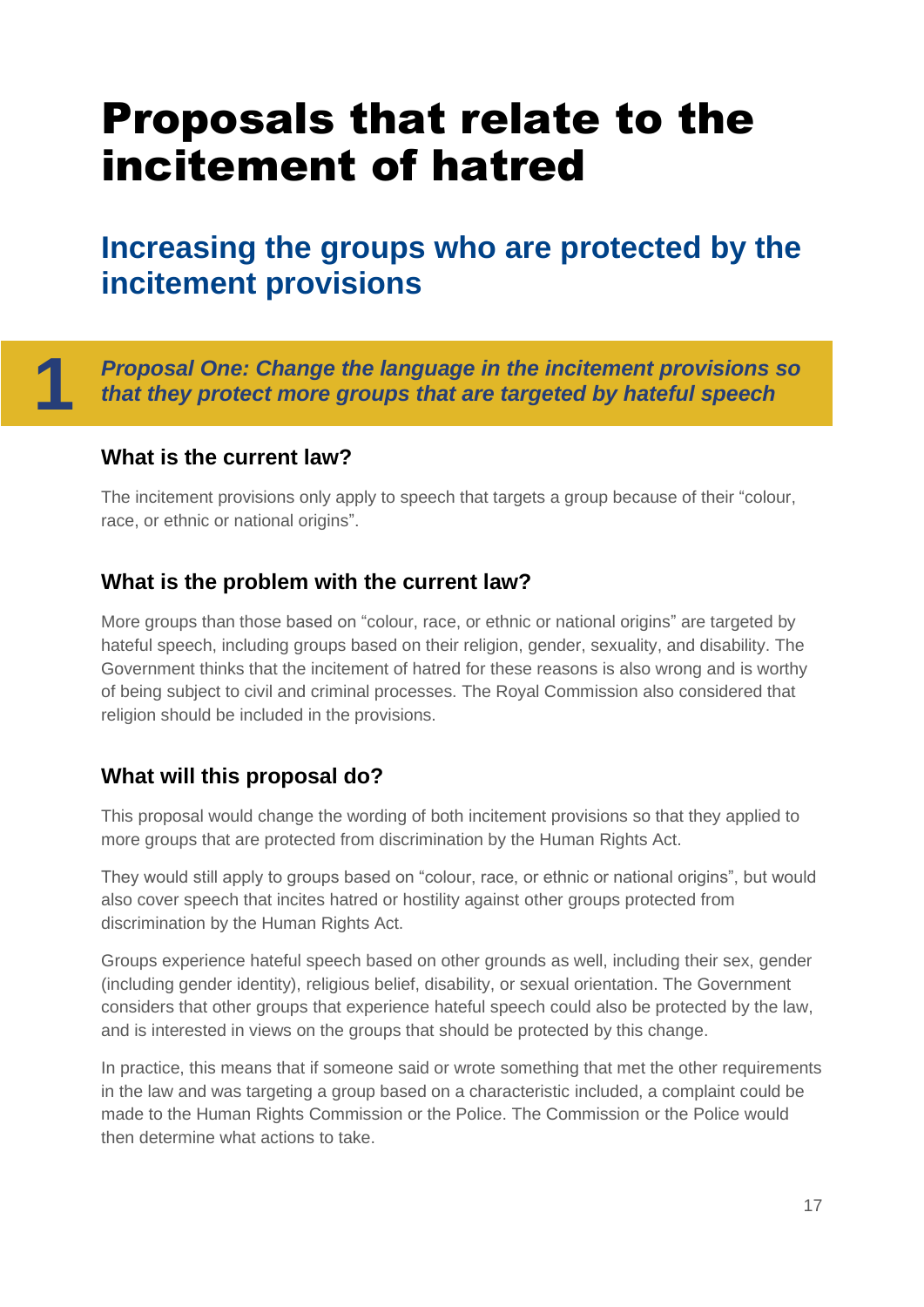#### **Feedback on Proposal One**

- Do you agree that broadening the incitement provisions in this way will better protect these groups?
	- o Why or why not?
- In your opinion, which groups should be protected by this change?
- Do you think that there are any groups that experience hateful speech that would not be protected by this change?

### <span id="page-18-0"></span>**Making clearer what behaviour the law prohibits and increasing the consequences for breaking the law**

**2**

*Proposal Two: Replace the existing criminal provision with a new criminal offence in the Crimes Act that is clearer and more effective*

#### **What is the current law?**

As described earlier in this document (on page 12), there is a crime of intentionally "inciting racial disharmony" in Aotearoa in section 131 of the Human Rights Act.

#### **What is the problem with the current law?**

This is a complicated provision and is difficult to understand. It uses four terms, "hostility", "illwill", "contempt", and "ridicule" which have broad meanings and could also potentially overlap. It also uses the word "excite" in a way that is not often used in day-to-day language. The Royal Commission noted that, unlike the civil provision, it does not cover electronic communications.

#### **What will this proposal do?**

This proposal would create a new criminal provision in the Crimes Act that is clearer and easier to understand than section 131 of the Human Rights Act.

Under this proposal, the terms "hostility", "ill-will", "contempt" and "ridicule" would be replaced by "hatred". This wording was suggested by the Royal Commission, which acknowledged that the change would narrow the meaning of the words, when compared to the current offence.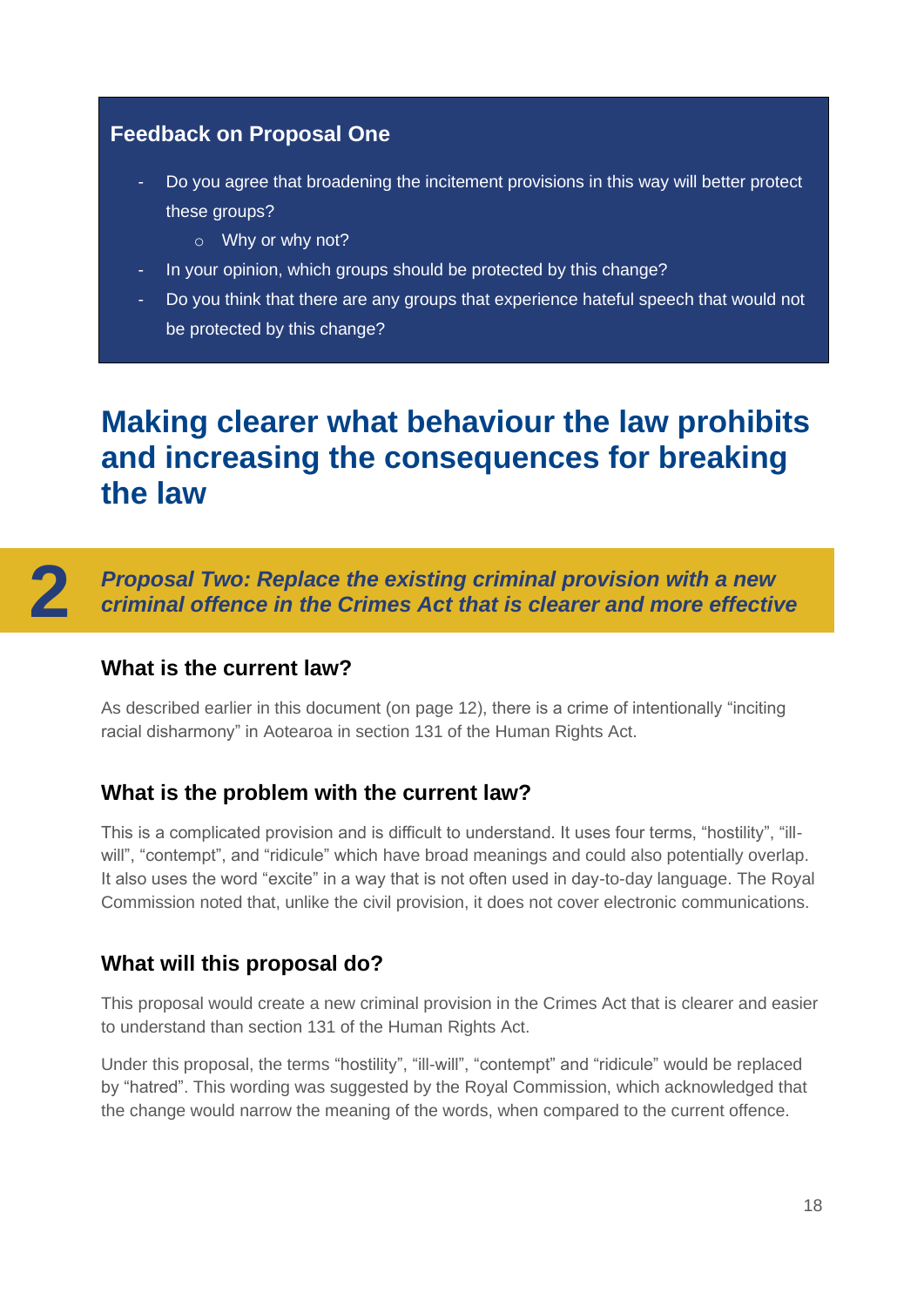The exact wording of this provision would be determined following consultation. This includes whether to use the term "incite", "stir up" or some other term with the same meaning.

This proposal would prohibit speech that maintains or normalises hatred, in addition, to speech that incites or stirs up hatred. This ensures that communications that may be aimed at people who may already hold extreme views would be unlawful.

The proposal would cover all methods of communicating speech (including by electronic means).

This proposal would protect freedom of expression by ensuring that only extreme hate speech is criminalised, and that there must be an intention to cause others to develop and strengthen hatred towards a group.

This new offence would be placed in the Crimes Act 1961 to signal that this is a serious offence.

The wording of this proposal includes the extension of the groups protected. For the question of which groups should be protected by the incitement provisions, see Proposal One.

#### **Feedback on Proposal Two**

- Do you agree that changing the wording of the criminal provision in this way will make it clearer and simpler to understand?
	- o Why or why not?
- Do you think that this proposal would capture the types of behaviours that should be unlawful under the new offence?

**3**

*Proposal Three: Increase the punishment for the criminal offence to up to three years' imprisonment or a fine of up to \$50,000 to better reflect its seriousness*

#### **What is the current law?**

The current penalty (which means punishment) if someone is found guilty of the criminal incitement is a maximum of three months in prison or a maximum fine of \$7,000.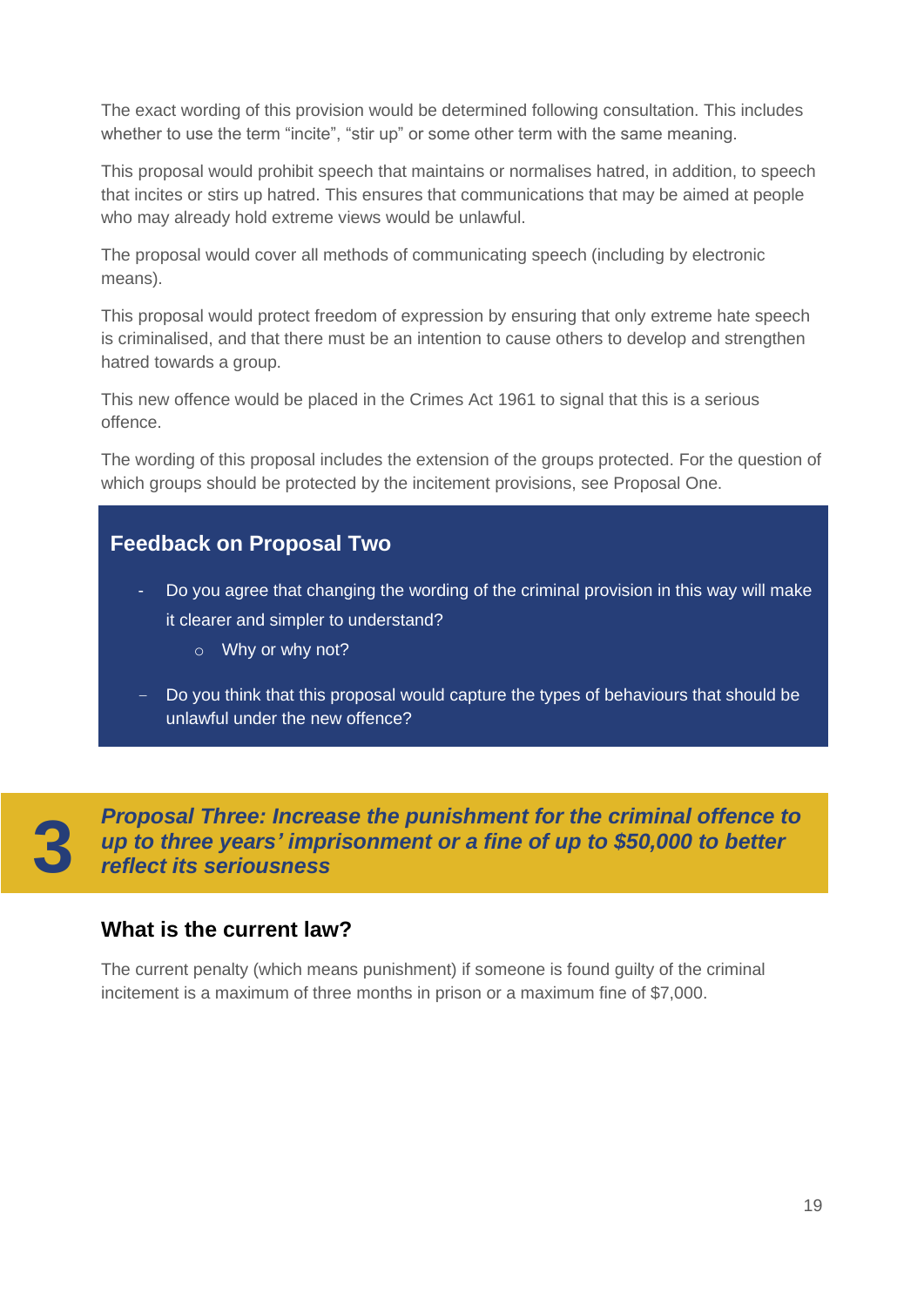#### **What is the problem with the current law?**

Based on an assessment of the seriousness of the behaviour covered by the new criminal provision, and a comparison with other criminal offences, the Government considers that the current penalties are too low. The Royal Commission also said the penalties were too low and proposed an increased maximum period of imprisonment of up to three years.

#### **What will this proposal do?**

This proposal would increase the maximum penalty for the new criminal offence to three years imprisonment, or a fine of up to \$50,000.

As this offence captures behaviour that seeks to spread hatred towards groups in society, the Government considers that the penalties should be higher than those for directing hate at an individual.

Some comparable offences and penalties are:

- the offence of disorderly behaviour in section 3 of the Summary Offences Act 1981 has a maximum penalty of three months' imprisonment and a fine of \$2,000
- the offence of posting a harmful digital communication in section 22 of the Harmful Digital Communications Act 2015 has a maximum penalty of two years' imprisonment or a fine of \$50,000
- The offence of threatening to kill or cause grievous bodily harm in section 306 of the Crimes Act 1961 has a maximum penalty of seven years' imprisonment
- The offence of making or distributing an objectionable publication in section 124 of the Films, Videos, Publications, Classification Act 1993, has a maximum penalty of 14 years' imprisonment.

#### **Feedback on Proposal Three**

- Do you think that this penalty appropriately reflects the seriousness of the crime? o Why or why not?
- If you disagree, what crimes should be used as an appropriate comparison?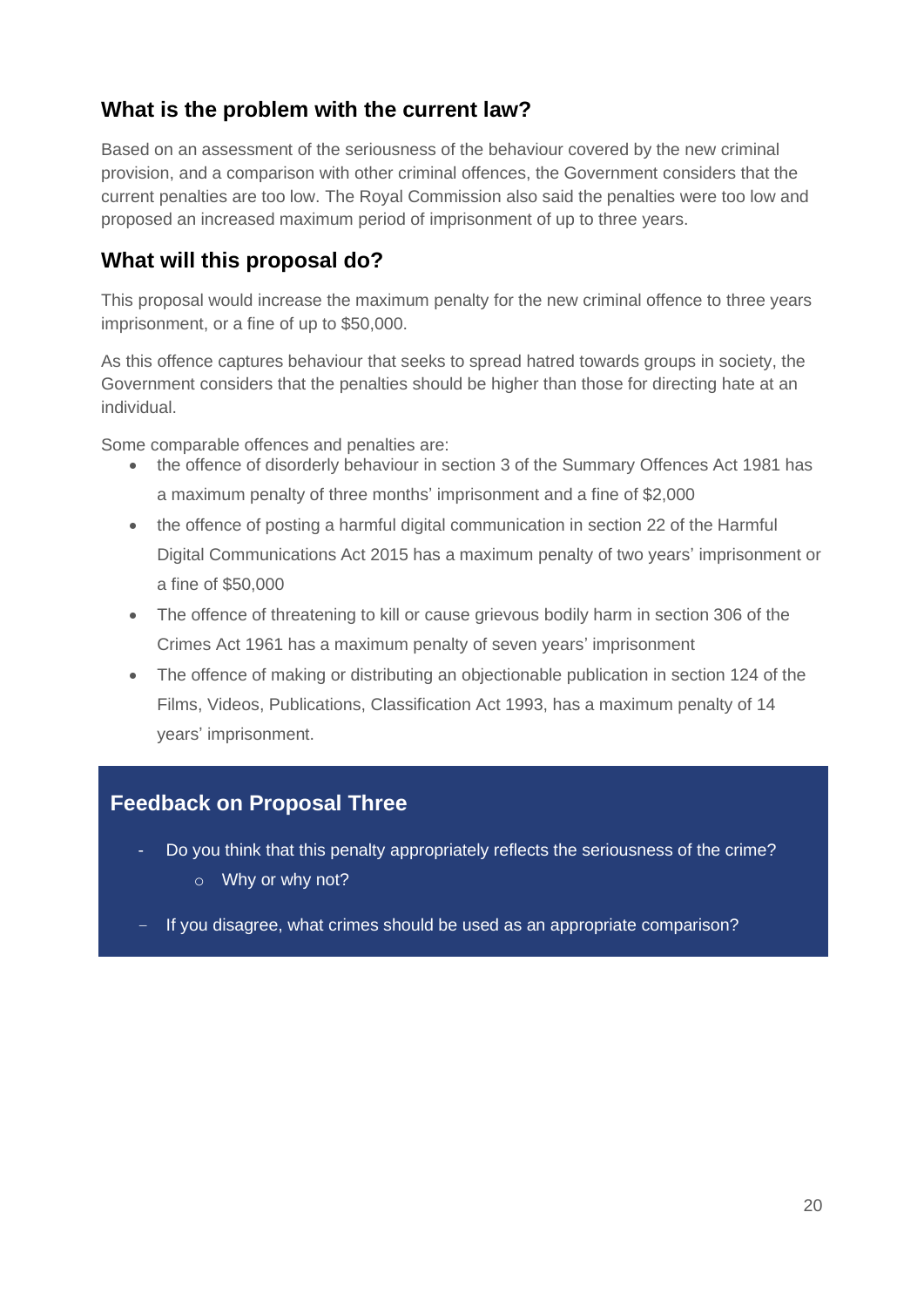*Proposal Four: Change the language of the civil incitement provision to better match the changes being made to the criminal provision* 

#### **What is the current law?**

As described earlier (see page 11), section 61 of the Human Rights Act is a civil provision which makes it unlawful for a person to incite hostility or contempt against a group based on their "colour, race, or ethnic or national origins".

#### **What is the problem with the current law?**

If Proposal Two is implemented, there would be inconsistency between the wording used in the criminal and the civil provisions. This would create uncertainty about what the difference is between "inciting or stirring up hatred" and "exciting hostility or bringing into contempt". It may not be clear that a complaint could be made under the civil provision for the incitement of hatred. Making this distinction between the civil and criminal provisions is not intended.

#### **What will this proposal do?**

This proposal would change the wording of the civil incitement provision to include "inciting/stirring up, maintaining or normalising hatred" alongside the existing wording.

There should be consistency between the civil and criminal provisions in the type of behaviour that is prohibited. It is desirable that "hatred" be included in the civil provision so that civil liability is also imposed for communication that is the most serious and damaging.

The current proposal does not make any other changes to the civil provision. The Royal Commission noted the wording of the civil provision raises issues of enforceability because it is also unclear.

The provision may need other changes to make it clear what behaviour it covers other than incitement of hatred.

#### **Feedback on Proposal Four**

- Do you support changing this language in section 61?
	- o Why or why not?
- Do you think that any other parts of the current wording of the civil provision should be changed?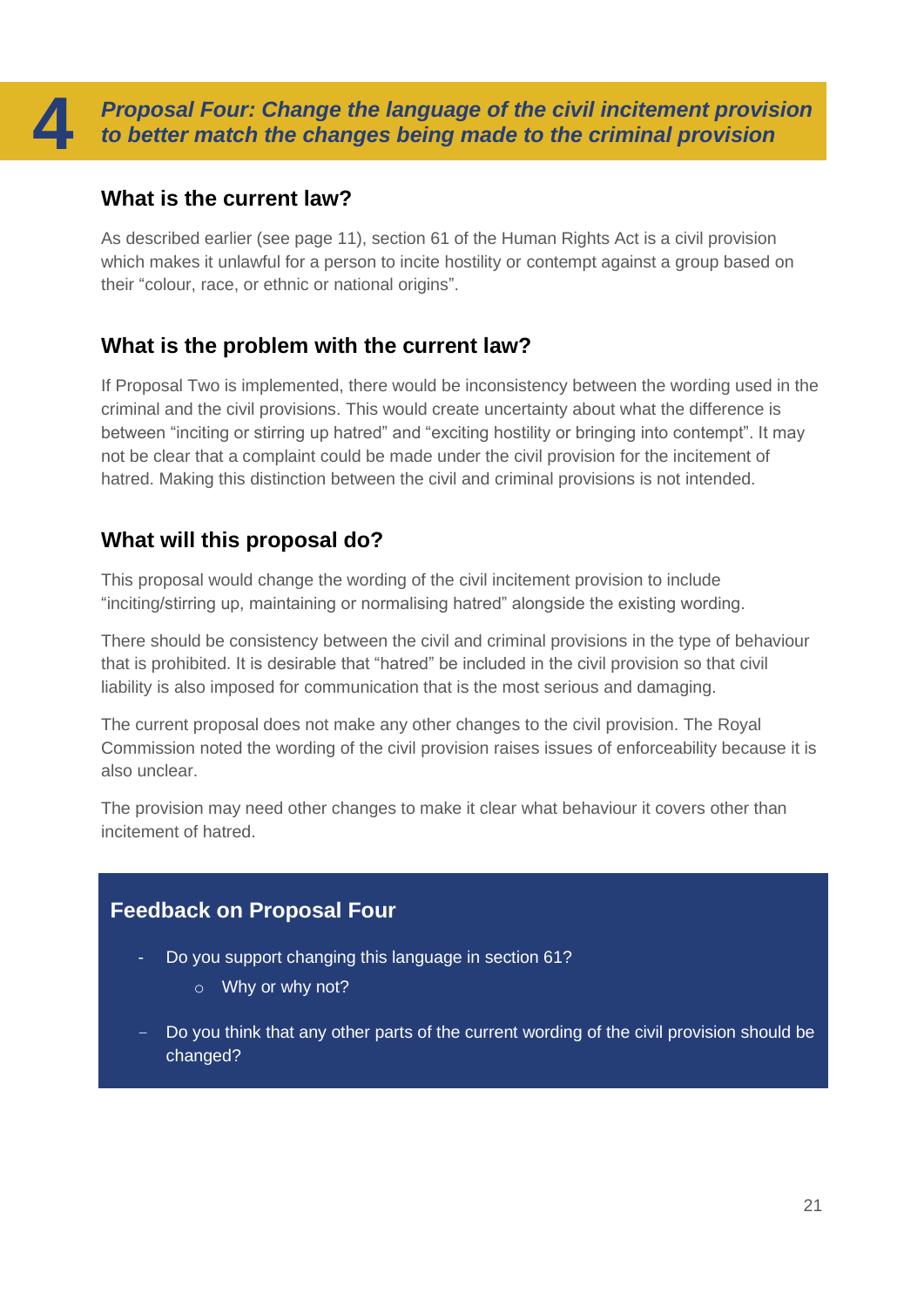### <span id="page-22-0"></span>**Improving the protections against discrimination more broadly**

The Government has identified that there are two issues with the law relating to discrimination in the Human Rights Act that it wishes to address. The Government wants to hear your views on these too.

**5**

*Proposal Five: Change the civil provision so that it makes "incitement to discrimination" against the law*

#### **What is the current law?**

Section 61 does not include any mention of "incitement to discrimination".

#### **What is the problem with the current law?**

Under the ICCPR, "any advocacy of national, racial or religious hatred that constitutes incitement to discrimination, hostility or violence shall be prohibited by law." Aotearoa has signed up to the ICCPR, but the incitement to discrimination is not currently prohibited by Aotearoa law. The proposed changes would allow Aotearoa to better align our law with the ICCPR.

#### **What will this proposal do?**

This would make it unlawful to incite others to discriminate against members of those groups protected from discrimination by the Human Rights Act who will be covered by the incitement of hatred provision. Discriminate means to treat someone worse than others because of something about them, like their ethnicity or gender. Like Proposal Four, this would change the wording of the civil provision.

#### **Feedback on Proposal Five**

- Do you support including the prohibition of incitement to discriminate in section 61?
	- o Why or why not?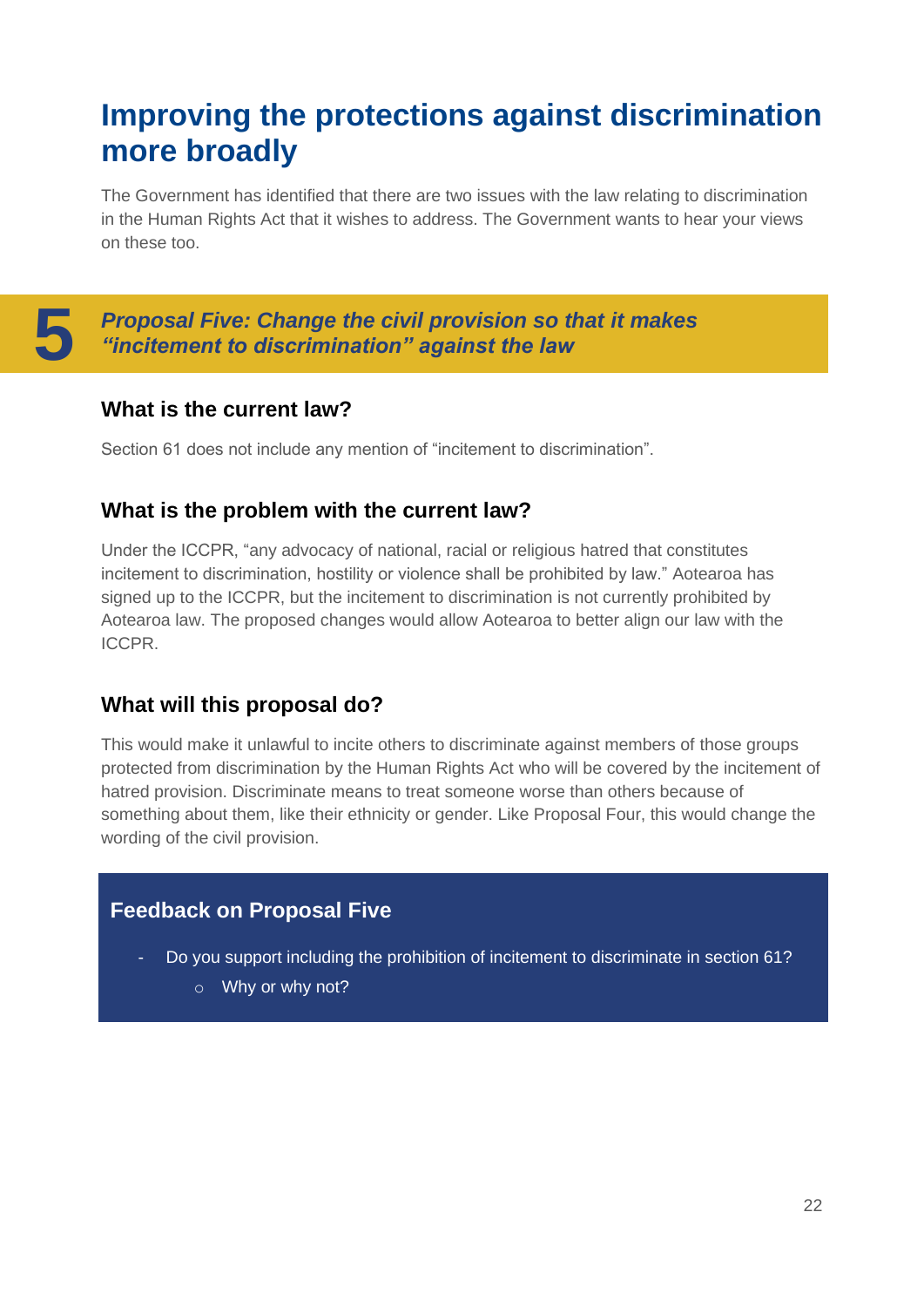**6**

*Proposal Six: Add to the grounds of discrimination in the Human Rights Act to clarify that trans, gender diverse, and intersex people are protected from discrimination*

#### **What is the current law?**

The list of prohibited grounds of discrimination in the Human Rights Act includes "sex, which includes pregnancy and childbirth" and "sexual orientation, which means a heterosexual, homosexual, lesbian, or bisexual orientation".

#### **What is the problem with the current law?**

The Government considers that the current provisions are not clear enough that trans, gender diverse and intersex people are protected from discrimination. The Government and the Human Rights Commission consider that the existing ground of "sex" covers these groups, but "sex" and "gender" are different concepts and the law could be clearer.

### **What will this proposal do?**

This proposal would make changes to the prohibited grounds of discrimination in the Human Rights Act to clarify the protections for trans, gender diverse and intersex people. This would be done by changing the wording of the ground of "sex" to include "sex characteristics or intersex status" and adding a new ground of "gender including gender expression and gender identity". This would clarify that it is illegal to discriminate on the grounds of gender, gender expression, gender identity, sex characteristics or intersex status. We are aware of other wording that may be used such as "variation of sex characteristics" or "non-binary" as opposed to gender diverse.

The Treaty of Waitangi is particularly relevant for this proposal. The Government wants to ensure that this change appropriately ensures that takatāpui and other culturally specific gender identities are protected from discrimination. Takatāpui is a traditional term meaning 'intimate companion of the same sex.' It has been reclaimed to embrace all Māori who identify with diverse genders and sexualities such as whakawāhine, tangata ira tāne, lesbian, gay, bisexual, trans, intersex and queer.

This proposal is not directly related to the incitement of hatred provisions. However, Proposal One could result in the incitement provisions being extended to protect trans, gender diverse and intersex people from speech that incites hatred.

Engagement on this proposal is primarily aimed at ensuring that appropriate language is used in section 21 of the Act, as the Government considers this to be a clarification of the status quo rather than a fundamental change in the law.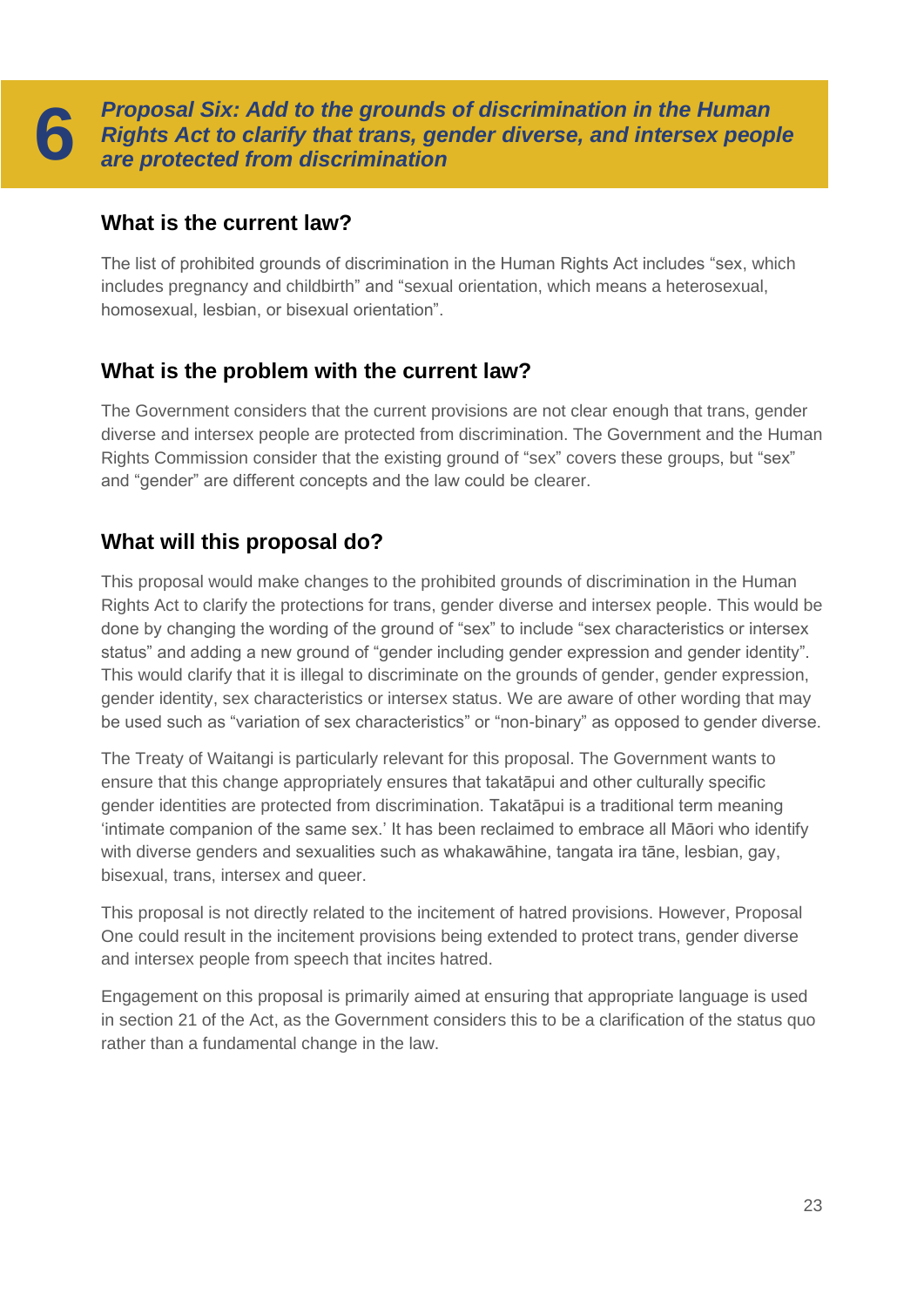### **Feedback on Proposal Six**

-

- Do you consider that this terminology is appropriate?
- Do you think that this proposal sufficiently covers the groups that should be protected from discrimination under the Human Rights Act?
- Do you consider that this proposal appropriately protects culturally specific gender identities, including takatāpui?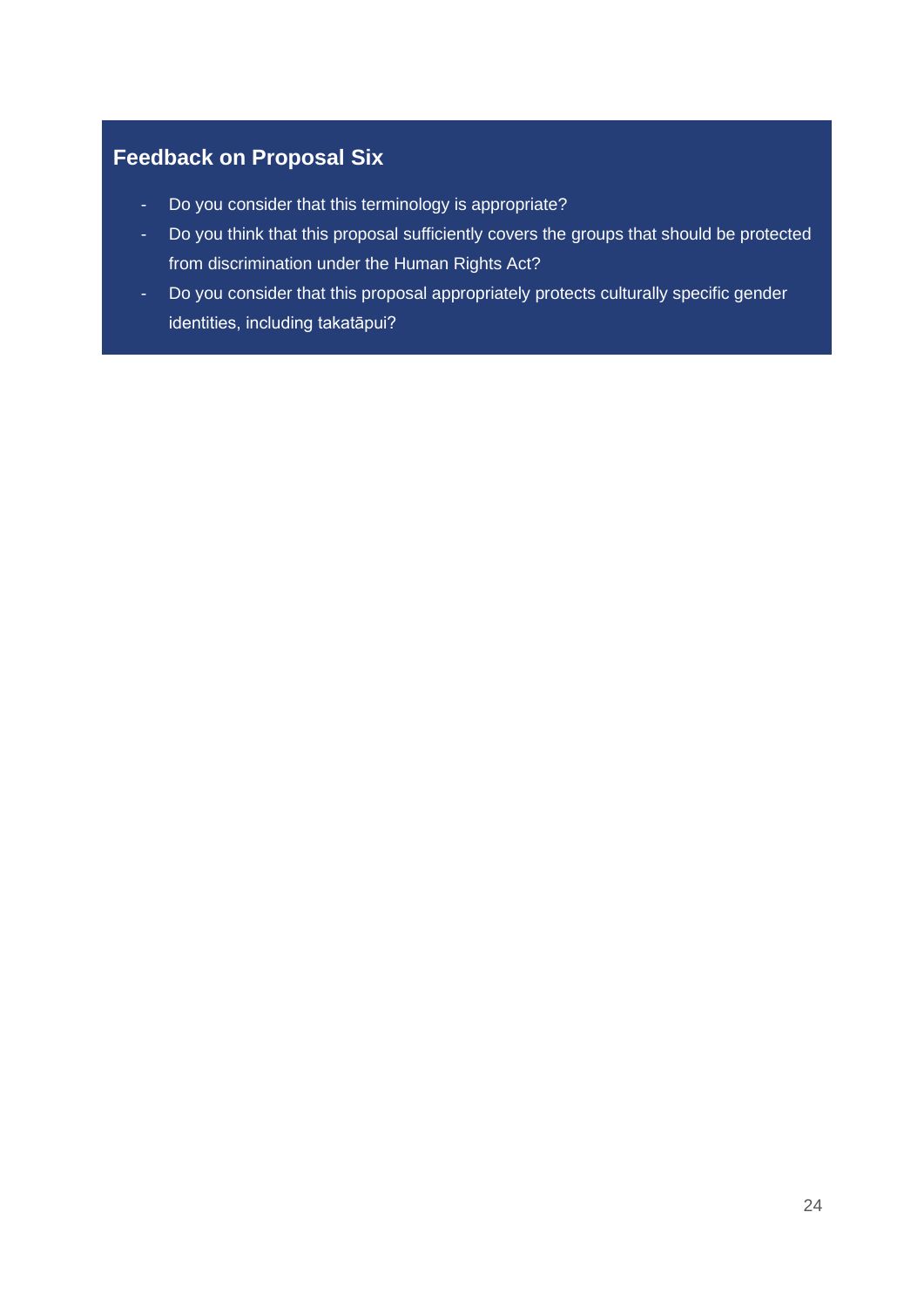# <span id="page-25-0"></span>Related work not being consulted on in this document

This discussion document has been focused on a specific aspect of wider government work.

The Government is carrying out a range of related work in response to the recommendations of the Royal Commission. Some of this work started before the Royal Commission report. It includes:

- strengthening the capacity of the Human Rights Commission to respond to hate speech, racism and discrimination
- Police-led work to accurately identify, record, report and respond to hate-related crime
- Ministry of Justice work relating to hate crime
- work to counter violent extremism and terrorism
- changes to the definition of objectionable under the Films, Videos and Publications Classifications Act
- the creation of the Ministry for Ethnic Communities to improve outcomes for ethnic communities
- work on social cohesion
- developing a National Action Plan Against Racism, and
- work on strengthening resilience to mis- and disinformation.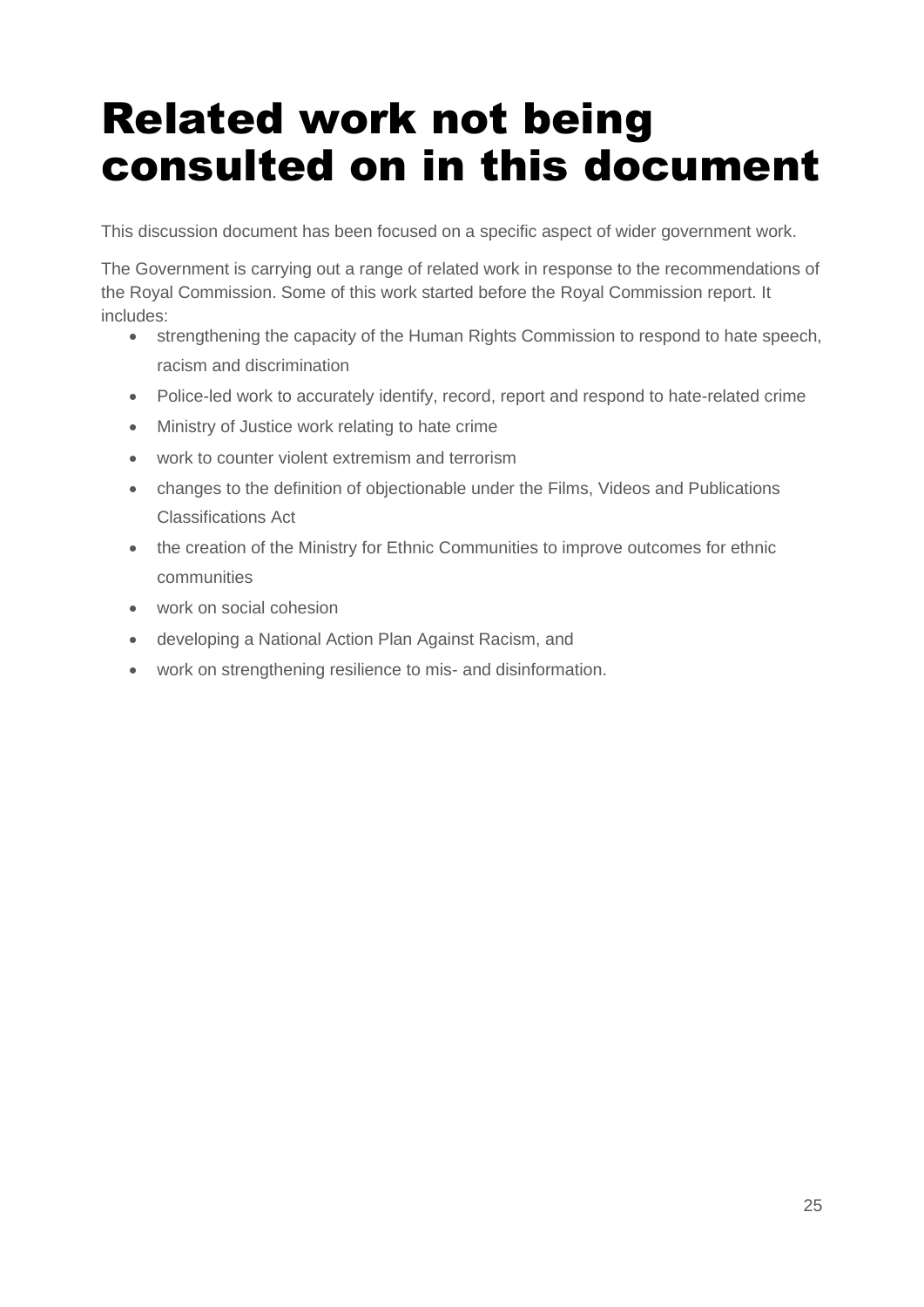## <span id="page-26-0"></span>Appendix 1 – Relevant sections of the Human Rights Act 1993

|                    | Current section in the Human Rights Act (in full)                                                                                                                                                                                                                                                                                                                                                                                                                                        |  |  |
|--------------------|------------------------------------------------------------------------------------------------------------------------------------------------------------------------------------------------------------------------------------------------------------------------------------------------------------------------------------------------------------------------------------------------------------------------------------------------------------------------------------------|--|--|
| <b>Section 61</b>  | <b>Racial disharmony</b>                                                                                                                                                                                                                                                                                                                                                                                                                                                                 |  |  |
|                    | (1) It shall be unlawful for any person-                                                                                                                                                                                                                                                                                                                                                                                                                                                 |  |  |
|                    | (a) to publish or distribute written matter which is threatening, abusive, or<br>insulting, or to broadcast by means of radio or television or other electronic<br>communication words which are threatening, abusive, or insulting; or                                                                                                                                                                                                                                                  |  |  |
|                    | (b) to use in any public place as defined in section 2(1) of the Summary<br>Offences Act 1981, or within the hearing of persons in any such public place,<br>or at any meeting to which the public are invited or have access, words which<br>are threatening, abusive, or insulting; or                                                                                                                                                                                                 |  |  |
|                    | (c) to use in any place words which are threatening, abusive, or insulting if the<br>person using the words knew or ought to have known that the words were<br>reasonably likely to be published in a newspaper, magazine, or periodical or<br>broadcast by means of radio or television,-                                                                                                                                                                                               |  |  |
|                    | being matter or words likely to excite hostility against or bring into contempt<br>any group of persons in or who may be coming to New Zealand on the ground<br>of the colour, race, or ethnic or national origins of that group of persons.                                                                                                                                                                                                                                             |  |  |
|                    | (2) It shall not be a breach of subsection (1) to publish in a newspaper, magazine, or<br>periodical or broadcast by means of radio or television or other electronic<br>communication a report relating to the publication or distribution of matter by any<br>person or the broadcast or use of words by any person, if the report of the matter or<br>words accurately conveys the intention of the person who published or distributed the<br>matter or broadcast or used the words. |  |  |
|                    | (3) For the purposes of this section,-                                                                                                                                                                                                                                                                                                                                                                                                                                                   |  |  |
|                    | newspaper means a paper containing public news or observations on public<br>news, or consisting wholly or mainly of advertisements, being a newspaper<br>that is published periodically at intervals not exceeding 3 months                                                                                                                                                                                                                                                              |  |  |
|                    | publishes or distributes means publishes or distributes to the public at large or<br>to any member or members of the public                                                                                                                                                                                                                                                                                                                                                              |  |  |
|                    | written matter includes any writing, sign, visible representation, or sound<br>recording.                                                                                                                                                                                                                                                                                                                                                                                                |  |  |
| <b>Section 131</b> | Inciting racial disharmony                                                                                                                                                                                                                                                                                                                                                                                                                                                               |  |  |
|                    | (1) Every person commits an offence and is liable on conviction to imprisonment for a<br>term not exceeding 3 months or to a fine not exceeding \$7,000 who, with intent to                                                                                                                                                                                                                                                                                                              |  |  |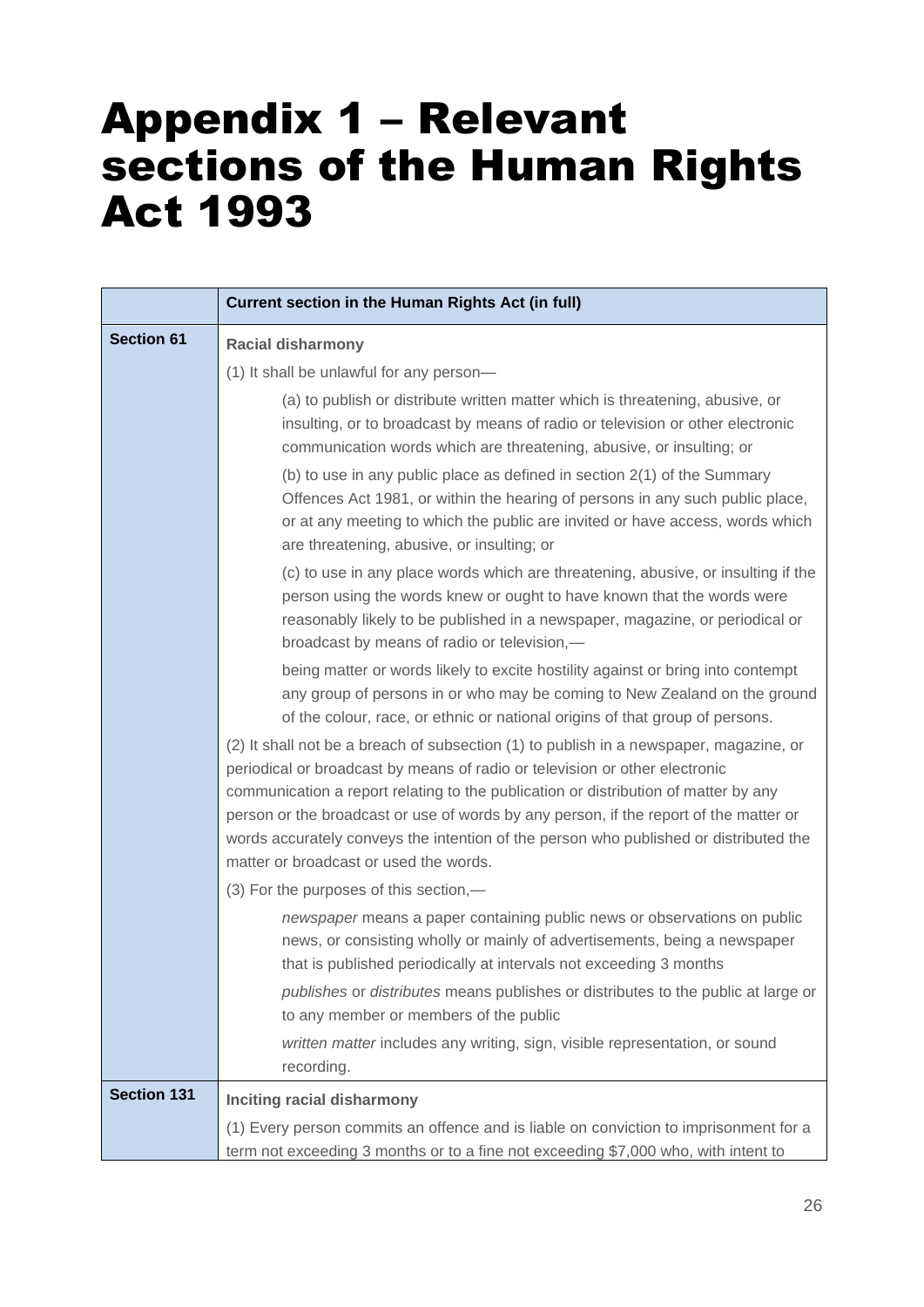|                                                                                                                     | excite hostility or ill-will against, or bring into contempt or ridicule, any group of<br>persons in New Zealand on the ground of the colour, race, or ethnic or national origins<br>of that group of persons,-<br>(a) publishes or distributes written matter which is threatening, abusive, or<br>insulting, or broadcasts by means of radio or television words which are<br>threatening, abusive, or insulting; or<br>(b) uses in any public place (as defined in section 2(1) of the Summary<br>Offences Act 1981), or within the hearing of persons in any such public place,<br>or at any meeting to which the public are invited or have access, words which<br>are threatening, abusive, or insulting,-<br>being matter or words likely to excite hostility or ill-will against, or bring into contempt<br>or ridicule, any such group of persons in New Zealand on the ground of the colour,<br>race, or ethnic or national origins of that group of persons. |  |
|---------------------------------------------------------------------------------------------------------------------|-------------------------------------------------------------------------------------------------------------------------------------------------------------------------------------------------------------------------------------------------------------------------------------------------------------------------------------------------------------------------------------------------------------------------------------------------------------------------------------------------------------------------------------------------------------------------------------------------------------------------------------------------------------------------------------------------------------------------------------------------------------------------------------------------------------------------------------------------------------------------------------------------------------------------------------------------------------------------|--|
|                                                                                                                     | (2) For the purposes of this section, <i>publishes</i> or <i>distributes</i> and <i>written matter</i> have<br>the meaning given to them in section 61.                                                                                                                                                                                                                                                                                                                                                                                                                                                                                                                                                                                                                                                                                                                                                                                                                 |  |
| <b>Section 21</b>                                                                                                   | <b>Prohibited grounds of discrimination</b><br>(1) For the purposes of this Act, the <i>prohibited grounds of discrimination</i> are-                                                                                                                                                                                                                                                                                                                                                                                                                                                                                                                                                                                                                                                                                                                                                                                                                                   |  |
|                                                                                                                     | (a) sex, which includes pregnancy and childbirth:                                                                                                                                                                                                                                                                                                                                                                                                                                                                                                                                                                                                                                                                                                                                                                                                                                                                                                                       |  |
|                                                                                                                     | (b) marital status, which means being-                                                                                                                                                                                                                                                                                                                                                                                                                                                                                                                                                                                                                                                                                                                                                                                                                                                                                                                                  |  |
|                                                                                                                     | (i) single; or                                                                                                                                                                                                                                                                                                                                                                                                                                                                                                                                                                                                                                                                                                                                                                                                                                                                                                                                                          |  |
|                                                                                                                     | (ii) married, in a civil union, or in a de facto relationship; or                                                                                                                                                                                                                                                                                                                                                                                                                                                                                                                                                                                                                                                                                                                                                                                                                                                                                                       |  |
|                                                                                                                     | (iii) the surviving spouse of a marriage or the surviving partner of a<br>civil union or de facto relationship; or                                                                                                                                                                                                                                                                                                                                                                                                                                                                                                                                                                                                                                                                                                                                                                                                                                                      |  |
|                                                                                                                     | (iv) separated from a spouse or civil union partner; or                                                                                                                                                                                                                                                                                                                                                                                                                                                                                                                                                                                                                                                                                                                                                                                                                                                                                                                 |  |
| (v) a party to a marriage or civil union that is now dissolved, or to a de<br>facto relationship that is now ended: |                                                                                                                                                                                                                                                                                                                                                                                                                                                                                                                                                                                                                                                                                                                                                                                                                                                                                                                                                                         |  |
|                                                                                                                     | (c) religious belief:                                                                                                                                                                                                                                                                                                                                                                                                                                                                                                                                                                                                                                                                                                                                                                                                                                                                                                                                                   |  |
|                                                                                                                     | (d) ethical belief, which means the lack of a religious belief, whether in respect<br>of a particular religion or religions or all religions:                                                                                                                                                                                                                                                                                                                                                                                                                                                                                                                                                                                                                                                                                                                                                                                                                           |  |
|                                                                                                                     | (e) colour:                                                                                                                                                                                                                                                                                                                                                                                                                                                                                                                                                                                                                                                                                                                                                                                                                                                                                                                                                             |  |
|                                                                                                                     | (f) race:                                                                                                                                                                                                                                                                                                                                                                                                                                                                                                                                                                                                                                                                                                                                                                                                                                                                                                                                                               |  |
|                                                                                                                     | (g) ethnic or national origins, which includes nationality or citizenship:                                                                                                                                                                                                                                                                                                                                                                                                                                                                                                                                                                                                                                                                                                                                                                                                                                                                                              |  |
|                                                                                                                     | (h) disability, which means-                                                                                                                                                                                                                                                                                                                                                                                                                                                                                                                                                                                                                                                                                                                                                                                                                                                                                                                                            |  |
|                                                                                                                     | (i) physical disability or impairment:                                                                                                                                                                                                                                                                                                                                                                                                                                                                                                                                                                                                                                                                                                                                                                                                                                                                                                                                  |  |
| (ii) physical illness:                                                                                              |                                                                                                                                                                                                                                                                                                                                                                                                                                                                                                                                                                                                                                                                                                                                                                                                                                                                                                                                                                         |  |
|                                                                                                                     | (iii) psychiatric illness:                                                                                                                                                                                                                                                                                                                                                                                                                                                                                                                                                                                                                                                                                                                                                                                                                                                                                                                                              |  |
|                                                                                                                     | (iv) intellectual or psychological disability or impairment:                                                                                                                                                                                                                                                                                                                                                                                                                                                                                                                                                                                                                                                                                                                                                                                                                                                                                                            |  |
|                                                                                                                     | (v) any other loss or abnormality of psychological, physiological, or<br>anatomical structure or function:                                                                                                                                                                                                                                                                                                                                                                                                                                                                                                                                                                                                                                                                                                                                                                                                                                                              |  |
|                                                                                                                     | (vi) reliance on a guide dog, wheelchair, or other remedial means:                                                                                                                                                                                                                                                                                                                                                                                                                                                                                                                                                                                                                                                                                                                                                                                                                                                                                                      |  |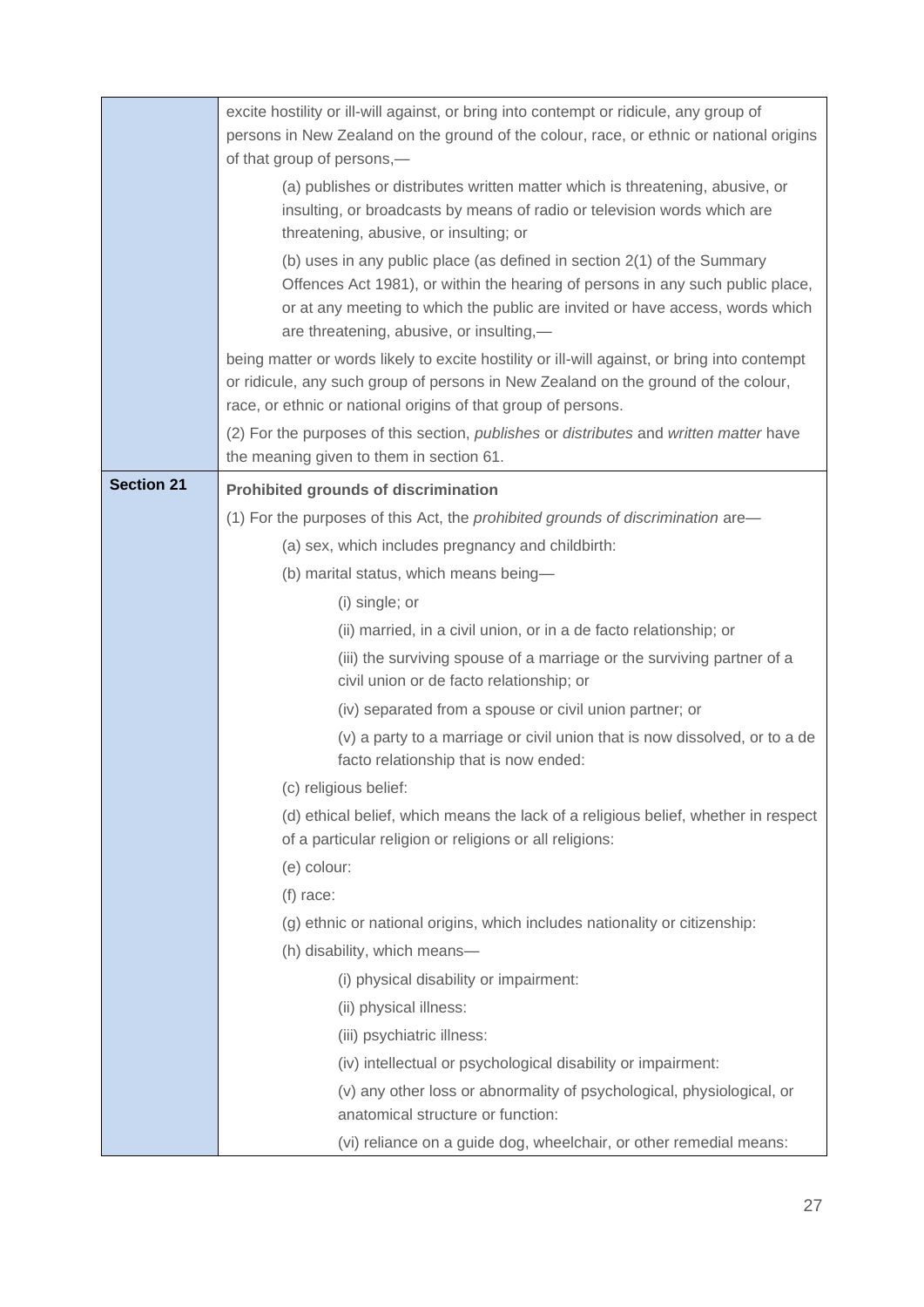| (vii) the presence in the body of organisms capable of causing illness:                                                                                                                                                                                                                                                                                                                                                                                                                                                                                                                                                                                                                                                                                                                                                                               |
|-------------------------------------------------------------------------------------------------------------------------------------------------------------------------------------------------------------------------------------------------------------------------------------------------------------------------------------------------------------------------------------------------------------------------------------------------------------------------------------------------------------------------------------------------------------------------------------------------------------------------------------------------------------------------------------------------------------------------------------------------------------------------------------------------------------------------------------------------------|
| $(i)$ age, which means,—                                                                                                                                                                                                                                                                                                                                                                                                                                                                                                                                                                                                                                                                                                                                                                                                                              |
| (i) for the purposes of sections 22 to 41 and section 70 and in relation<br>to any different treatment based on age that occurs in the period<br>beginning with 1 February 1994 and ending with the close of 31<br>January 1999, any age commencing with the age of 16 years and<br>ending with the date on which persons of the age of the person<br>whose age is in issue qualify for national superannuation under<br>section 7 of the New Zealand Superannuation and Retirement Income<br>Act 2001 (irrespective of whether or not the particular person qualifies<br>for national superannuation at that age or any other age):<br>(ii) for the purposes of sections 22 to 41 and section 70 and in relation<br>to any different treatment based on age that occurs on or after 1<br>February 1999, any age commencing with the age of 16 years: |
| (iii) for the purposes of any other provision of Part 2, any age<br>commencing with the age of 16 years:                                                                                                                                                                                                                                                                                                                                                                                                                                                                                                                                                                                                                                                                                                                                              |
| (j) political opinion, which includes the lack of a particular political opinion or<br>any political opinion:                                                                                                                                                                                                                                                                                                                                                                                                                                                                                                                                                                                                                                                                                                                                         |
| (k) employment status, which means-                                                                                                                                                                                                                                                                                                                                                                                                                                                                                                                                                                                                                                                                                                                                                                                                                   |
| (i) being unemployed; or                                                                                                                                                                                                                                                                                                                                                                                                                                                                                                                                                                                                                                                                                                                                                                                                                              |
| (ii) being a recipient of a benefit as defined in Schedule 2 of the Social<br>Security Act 2018 or an entitlement under the Accident Compensation<br>Act 2001:                                                                                                                                                                                                                                                                                                                                                                                                                                                                                                                                                                                                                                                                                        |
| (I) family status, which means-                                                                                                                                                                                                                                                                                                                                                                                                                                                                                                                                                                                                                                                                                                                                                                                                                       |
| (i) having the responsibility for part-time care or full-time care of<br>children or other dependants; or                                                                                                                                                                                                                                                                                                                                                                                                                                                                                                                                                                                                                                                                                                                                             |
| (ii) having no responsibility for the care of children or other<br>dependants; or                                                                                                                                                                                                                                                                                                                                                                                                                                                                                                                                                                                                                                                                                                                                                                     |
| (iii) being married to, or being in a civil union or de facto relationship<br>with, a particular person; or                                                                                                                                                                                                                                                                                                                                                                                                                                                                                                                                                                                                                                                                                                                                           |
| (iv) being a relative of a particular person:                                                                                                                                                                                                                                                                                                                                                                                                                                                                                                                                                                                                                                                                                                                                                                                                         |
| (m) sexual orientation, which means a heterosexual, homosexual, lesbian, or<br>bisexual orientation.                                                                                                                                                                                                                                                                                                                                                                                                                                                                                                                                                                                                                                                                                                                                                  |
| (2) Each of the grounds specified in subsection (1) is a prohibited ground of<br>discrimination, for the purposes of this Act, if-                                                                                                                                                                                                                                                                                                                                                                                                                                                                                                                                                                                                                                                                                                                    |
| (a) it pertains to a person or to a relative or associate of a person; and                                                                                                                                                                                                                                                                                                                                                                                                                                                                                                                                                                                                                                                                                                                                                                            |
| (b) it either-                                                                                                                                                                                                                                                                                                                                                                                                                                                                                                                                                                                                                                                                                                                                                                                                                                        |
| (i) currently exists or has in the past existed; or                                                                                                                                                                                                                                                                                                                                                                                                                                                                                                                                                                                                                                                                                                                                                                                                   |
| (ii) is suspected or assumed or believed to exist or to have existed by<br>the person alleged to have discriminated.                                                                                                                                                                                                                                                                                                                                                                                                                                                                                                                                                                                                                                                                                                                                  |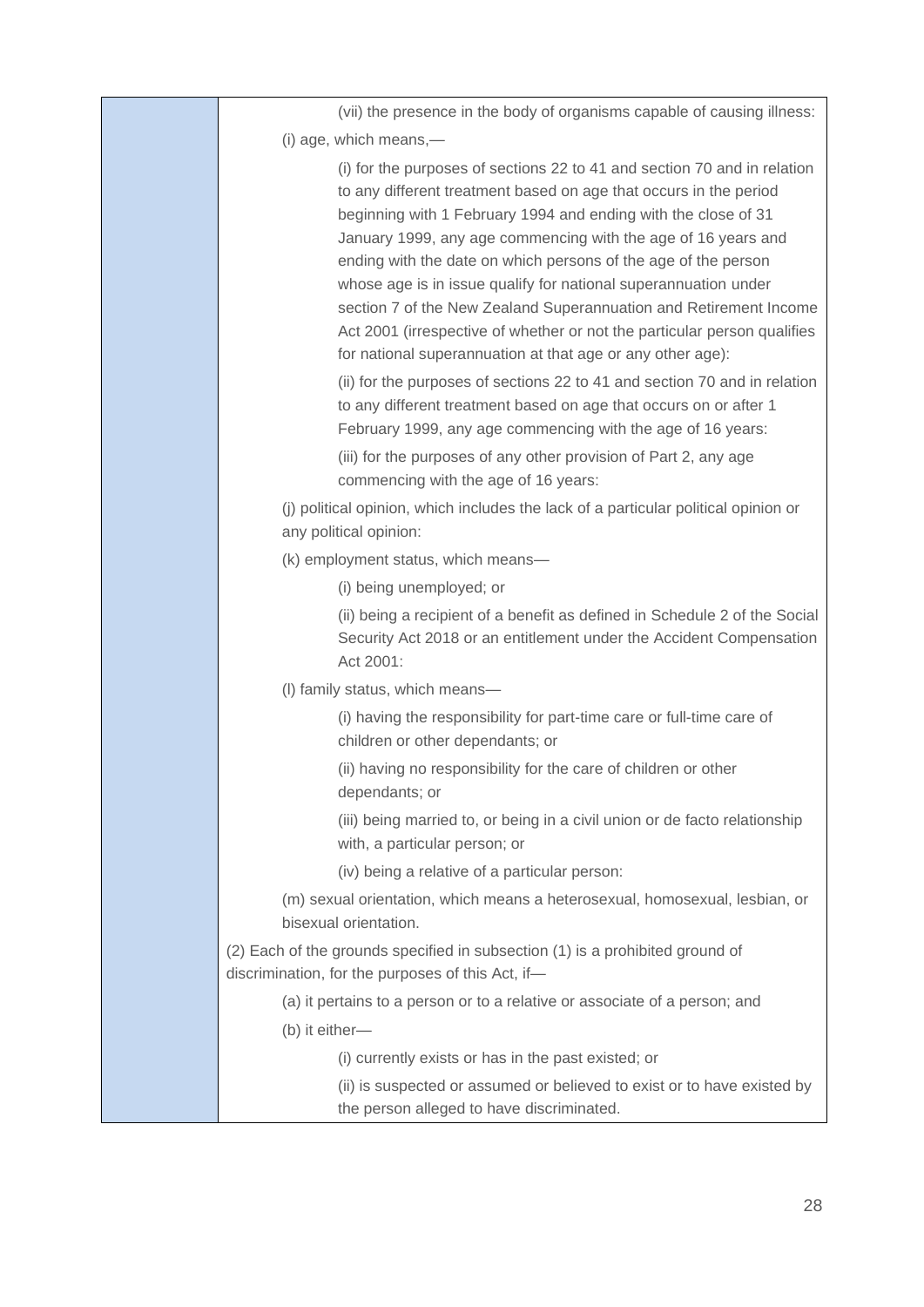# Appendix 2 – Detail on current provisions and the proposals

This appendix focuses on the legal concepts that will be used. We note that drafting of legislation (and the use of specific words) is part of the process of law-making that occurs after the Government has decided that changes to the law are needed. This drafting is done by the Parliamentary Counsel Office.

The purpose of this appendix is to make the body of the discussion document easier to understand for a general audience, while ensuring that lawyers, academics and other interested people have access to this detail. We also note the discussion document is intended to be widely available and has been translated into several languages and that it is difficult to translate the specific legal meanings of words and the nuances of potential changes. Further information is also available in the Ministry of Justice's interim impact analysis here: [www.justice.govt.nz/proposals-against](http://www.justice.govt.nz/proposals-against-incitement-of-hatred-and-discrimination)[incitement-of-hatred-and-discrimination.](http://www.justice.govt.nz/proposals-against-incitement-of-hatred-and-discrimination)

<span id="page-29-0"></span>

|                   | Detail of proposal                                                                                                                                                                                                                                                                                                                                                                                                        | <b>Current wording of Human Rights Act</b>                                                                                                                                                                | Proposed change to Human Rights Act or                                                                                                                                                                                                                                                                                 |
|-------------------|---------------------------------------------------------------------------------------------------------------------------------------------------------------------------------------------------------------------------------------------------------------------------------------------------------------------------------------------------------------------------------------------------------------------------|-----------------------------------------------------------------------------------------------------------------------------------------------------------------------------------------------------------|------------------------------------------------------------------------------------------------------------------------------------------------------------------------------------------------------------------------------------------------------------------------------------------------------------------------|
|                   |                                                                                                                                                                                                                                                                                                                                                                                                                           |                                                                                                                                                                                                           | <b>Crimes Act</b>                                                                                                                                                                                                                                                                                                      |
| <b>Proposal 1</b> | This proposal would change the wording<br>of the criminal (currently section 131 but<br>see Proposal 2 below) and civil (section<br>61) incitement provisions in the Human<br>Rights Act so that they applied to more<br>groups protected from discrimination by<br>section 21 of the Human Rights Act (see<br>Appendix One for this section). We seek<br>views on the groups that should be<br>protected by this change. | Both section 61 and section 131 of the<br>Human Rights Act apply to<br>communications aimed at a group "on the<br>ground of the colour, race, or ethnic or<br>national origins of that group of persons." | The wording of both section 61 and the<br>proposed new section 131 (see Proposal<br>2 below) would be changed so that they<br>apply to communications aimed at certain<br>groups of persons in or coming to<br>Aotearoa New Zealand who are protected<br>from discrimination by section 21 of the<br>Human Rights Act. |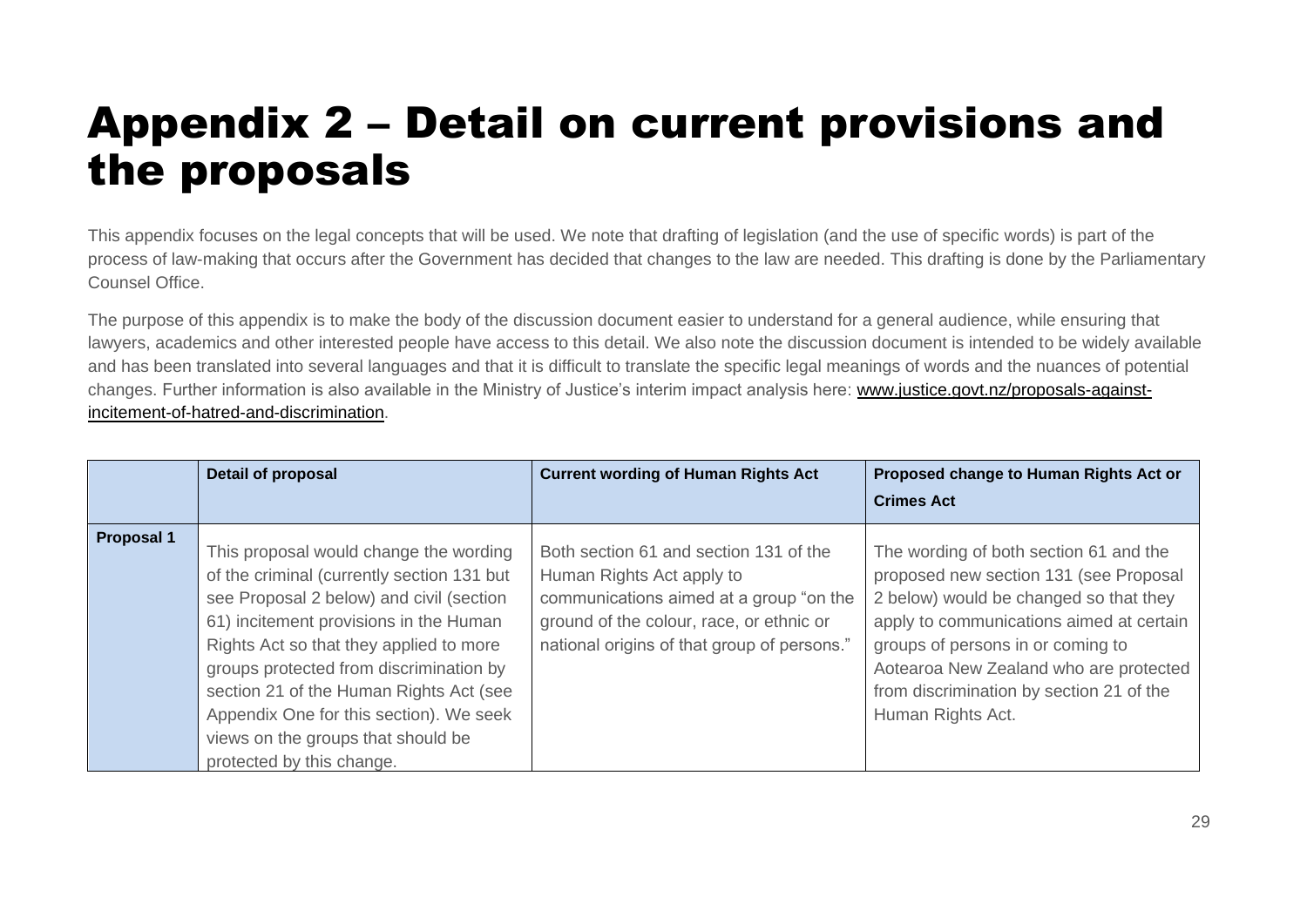|                   | <b>Detail of proposal</b>                                                                                                                                                                                                                                                                                                                                                                                                                                                                                                                                                                                                                                                                                                                                                                                                                                                 | <b>Current wording of Human Rights Act</b>                                                                                                                                                                                                                                                                                                                                                                                                                                                                                                                                                                                                                                                                                                                     | Proposed change to Human Rights Act or<br><b>Crimes Act</b>                                                                                                                                                                                                                                                                                                                                                                                                                                                                                                                                                                                       |
|-------------------|---------------------------------------------------------------------------------------------------------------------------------------------------------------------------------------------------------------------------------------------------------------------------------------------------------------------------------------------------------------------------------------------------------------------------------------------------------------------------------------------------------------------------------------------------------------------------------------------------------------------------------------------------------------------------------------------------------------------------------------------------------------------------------------------------------------------------------------------------------------------------|----------------------------------------------------------------------------------------------------------------------------------------------------------------------------------------------------------------------------------------------------------------------------------------------------------------------------------------------------------------------------------------------------------------------------------------------------------------------------------------------------------------------------------------------------------------------------------------------------------------------------------------------------------------------------------------------------------------------------------------------------------------|---------------------------------------------------------------------------------------------------------------------------------------------------------------------------------------------------------------------------------------------------------------------------------------------------------------------------------------------------------------------------------------------------------------------------------------------------------------------------------------------------------------------------------------------------------------------------------------------------------------------------------------------------|
|                   |                                                                                                                                                                                                                                                                                                                                                                                                                                                                                                                                                                                                                                                                                                                                                                                                                                                                           |                                                                                                                                                                                                                                                                                                                                                                                                                                                                                                                                                                                                                                                                                                                                                                |                                                                                                                                                                                                                                                                                                                                                                                                                                                                                                                                                                                                                                                   |
| <b>Proposal 2</b> | This proposal would create a new<br>criminal provision in the Crimes Act that<br>has the same purpose as section 131 of<br>the Human Rights Act but would be<br>clearer and simpler.<br>This proposal would maintain the<br>requirement that there be the mental<br>element of intention. In other words, the<br>person would need to intend to incite<br>hatred. This is appropriate for a criminal<br>provision with the level of penalty that is<br>being proposed.<br>The terms "hostility", "ill-will", "contempt"<br>and "ridicule" would be replaced by<br>"hatred". The Royal Commission noted<br>that this would mean that the new offence<br>would be more narrowly expressed than<br>the current section 131.<br>This proposal would prohibit speech<br>which "maintains or normalises" hatred, in<br>addition, to speech which incites or stirs<br>up hatred. | The section 131 offence currently<br>requires the following elements:<br>1. A person publishes or distributes<br>or broadcasts speech or written<br>matter which is threatening,<br>abusive, or insulting<br>2. With intent to excite hostility or ill-<br>will against, or bring into contempt<br>or ridicule<br>3. Against any group of persons in<br>New Zealand on the ground of the<br>colour, race, or ethnic or national<br>origins of that group of persons,<br>and<br>4. The words or written matter are<br>likely to excite hostility or ill-will<br>against, or bring into contempt or<br>ridicule, any such group of<br>persons in New Zealand on the<br>ground of the colour, race, or<br>ethnic or national origins of that<br>group of persons. | A new provision would be added to the<br>Crimes Act, which would create a new<br>offence with four key elements. It would<br>be a crime to:<br>1. intentionally incite/stir up, maintain<br>or normalise hatred<br>2. against any group protected from<br>discrimination by section 21 of the<br>Human Rights Act<br>through threatening, abusive or<br>3.<br>insulting communications,<br>including inciting violence<br>4. made by any means.<br>The exact wording of this provision will be<br>determined following consultation. This<br>includes whether to use the term "incite",<br>"stir up" or some other term with the<br>same meaning. |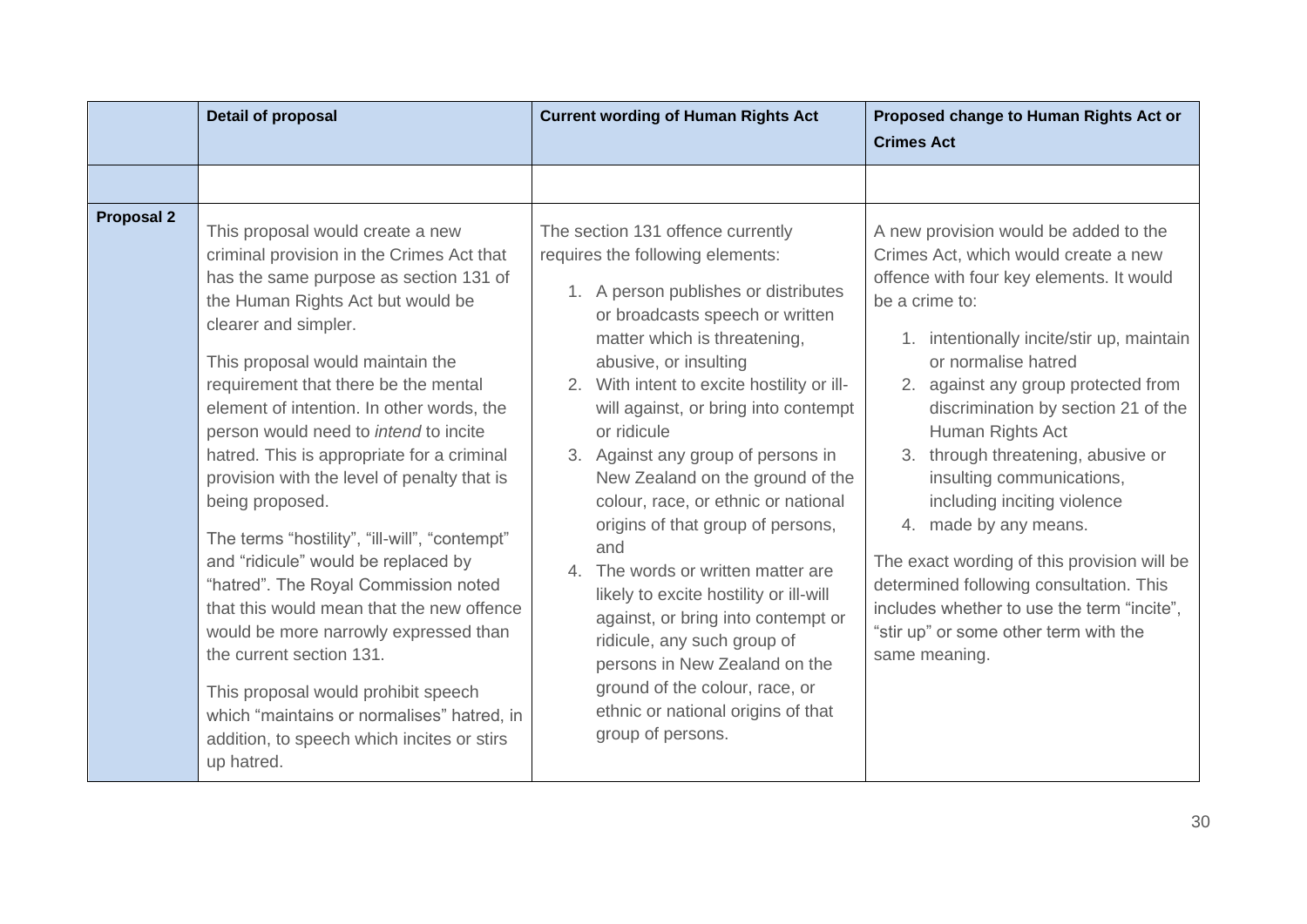| Detail of proposal                                                                                                                                                                                                                                                                                                                                                                       | <b>Current wording of Human Rights Act</b> | Proposed change to Human Rights Act or |
|------------------------------------------------------------------------------------------------------------------------------------------------------------------------------------------------------------------------------------------------------------------------------------------------------------------------------------------------------------------------------------------|--------------------------------------------|----------------------------------------|
|                                                                                                                                                                                                                                                                                                                                                                                          |                                            | <b>Crimes Act</b>                      |
| The proposal would also include<br>incitement through 'explicit or implicit<br>calls for violence'. The Royal Commission<br>stated 'that this would further pre-empt<br>reliance on a defence along the lines that<br>the defendant was only "only" preaching<br>to the converted'.                                                                                                      |                                            |                                        |
| This proposal does not include the<br>requirement that the communication must<br>be "likely to" incite, maintain or normalise<br>hatred. This exists in the both section 61<br>and 131 currently (and is not proposed to<br>be removed from section 61). The Royal<br>Commission did not think it was a<br>necessary element of a new offence. We<br>are interested in feedback on this. |                                            |                                        |
| The proposal would cover all methods of<br>communicating speech. The current<br>provision does not clearly cover<br>communication by electronic means<br>(unlike section 61).                                                                                                                                                                                                            |                                            |                                        |
| This new offence would be placed in the<br>Crimes Act 1961.                                                                                                                                                                                                                                                                                                                              |                                            |                                        |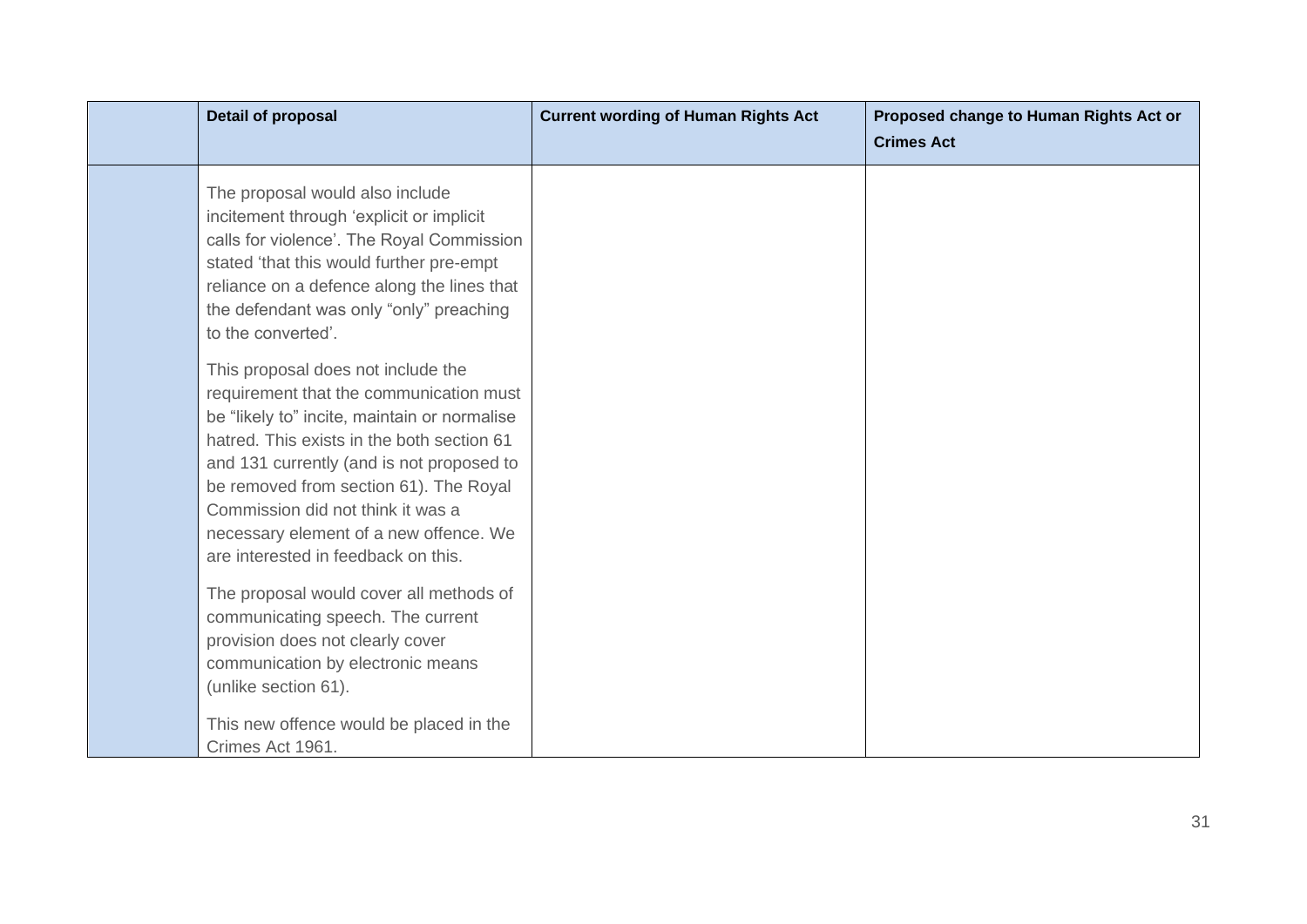|                   | Detail of proposal                                                                                                                                                                                                                                                                                                                                                                                                                                                                                                    | <b>Current wording of Human Rights Act</b>                                                                                                                                                                                                                                   | Proposed change to Human Rights Act or<br><b>Crimes Act</b>                                                                                                                                                                                                                                                                                                                                                                                                                                                                   |
|-------------------|-----------------------------------------------------------------------------------------------------------------------------------------------------------------------------------------------------------------------------------------------------------------------------------------------------------------------------------------------------------------------------------------------------------------------------------------------------------------------------------------------------------------------|------------------------------------------------------------------------------------------------------------------------------------------------------------------------------------------------------------------------------------------------------------------------------|-------------------------------------------------------------------------------------------------------------------------------------------------------------------------------------------------------------------------------------------------------------------------------------------------------------------------------------------------------------------------------------------------------------------------------------------------------------------------------------------------------------------------------|
|                   | The current requirement in section 132<br>that the Attorney-General consent to any<br>prosecution for the criminal incitement<br>provision is intended to be retained.                                                                                                                                                                                                                                                                                                                                                |                                                                                                                                                                                                                                                                              |                                                                                                                                                                                                                                                                                                                                                                                                                                                                                                                               |
| <b>Proposal 3</b> | This proposal would increase the<br>maximum penalty for the new criminal<br>offence to three years' imprisonment, or a<br>fine of up to \$50,000.<br>Comparable offences are provided in the<br>main text of the discussion document.                                                                                                                                                                                                                                                                                 | Section 131 states that a person who<br>commits the criminal offence is" liable<br>on conviction to imprisonment for a term<br>not exceeding 3 months or to a fine not<br>exceeding \$7,000"                                                                                 | The new criminal provision in the Crimes<br>Act would state that a person who<br>commits the offence is liable on<br>conviction to imprisonment for a term not<br>exceeding three years' imprisonment or<br>to a fine not exceeding \$50,000.                                                                                                                                                                                                                                                                                 |
| <b>Proposal 4</b> | This proposal would change the wording<br>of section 61 of the Human Rights Act to<br>include "inciting/stirring up, maintaining or<br>normalising hatred" alongside the existing<br>wording.<br>Unlike the proposal for the criminal<br>provision, the Government has not yet<br>agreed to rewrite the remaining parts of<br>the civil law provision, for example, to<br>make the existing wording clearer.<br>However, we would be interested in<br>feedback about what wording in section<br>61 could be improved. | Section 61 is focused on speech that is<br>"likely to excite hostility against or bring<br>into contempt any group of persons in or<br>who may be coming to New Zealand on<br>the ground of the colour, race, or ethnic<br>or national origins of that group of<br>persons." | Under this proposal "stirring up,<br>maintaining or normalising hatred" would<br>be added to section 61 alongside "excite<br>hostility" and "bring into contempt".<br>Any other changes to the provision have<br>not been agreed and this would be<br>looked at further after consultation. The<br>current provision dates back to 1979 and<br>if changes are agreed the new provision<br>would be revised according to a modern<br>drafting style. Like the criminal provision,<br>it is expected that terms like 'publish', |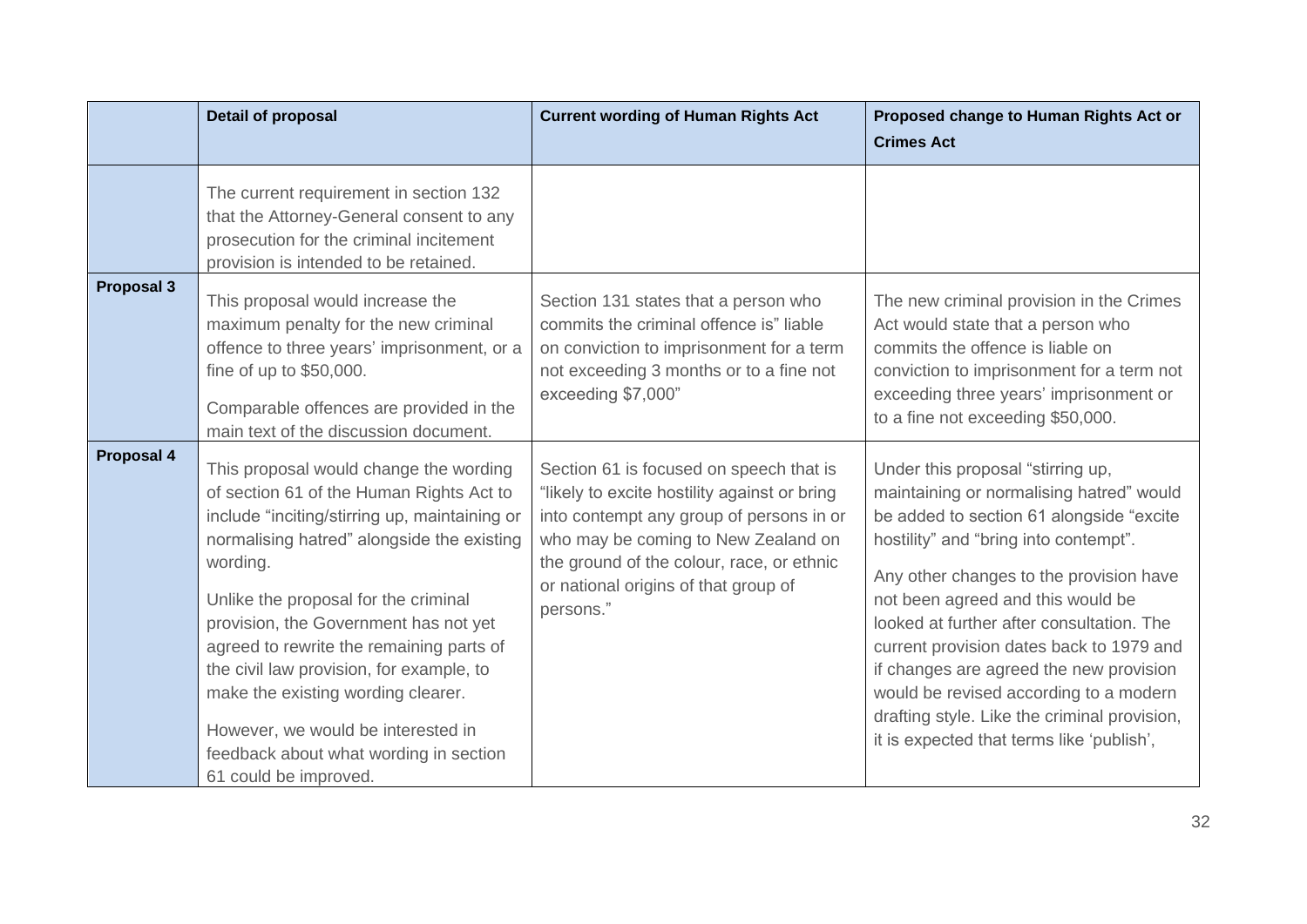|                   | Detail of proposal                                                                                                                                                                                                                                                                                                                                                                                                                                                                                                                                                                                                                                                                                                                                                                                | <b>Current wording of Human Rights Act</b>                                                                                                                                                                                                                                             | Proposed change to Human Rights Act or<br><b>Crimes Act</b>                                                                                                                                                                                                                      |
|-------------------|---------------------------------------------------------------------------------------------------------------------------------------------------------------------------------------------------------------------------------------------------------------------------------------------------------------------------------------------------------------------------------------------------------------------------------------------------------------------------------------------------------------------------------------------------------------------------------------------------------------------------------------------------------------------------------------------------------------------------------------------------------------------------------------------------|----------------------------------------------------------------------------------------------------------------------------------------------------------------------------------------------------------------------------------------------------------------------------------------|----------------------------------------------------------------------------------------------------------------------------------------------------------------------------------------------------------------------------------------------------------------------------------|
|                   |                                                                                                                                                                                                                                                                                                                                                                                                                                                                                                                                                                                                                                                                                                                                                                                                   |                                                                                                                                                                                                                                                                                        | 'distribute' and 'written matter' are likely<br>to require updating.                                                                                                                                                                                                             |
| <b>Proposal 5</b> | This proposal would add "incite others to<br>discriminate against" certain groups<br>protected by section 21 of the Human<br>Rights Act to the behaviour of exciting<br>hostility or bringing into contempt in<br>section 61 of the Human Rights Act.<br>This would make it unlawful to incite<br>others to discriminate against members<br>of a group based on grounds such as<br>their sex, gender, religious belief, colour,<br>race, ethnic or national origins, disability,<br>or sexual orientation.<br>We seek views on the groups that should<br>be protected by this change.<br>Section 21 already protects these groups<br>from discrimination. This change would<br>further align the incitement provisions<br>with the protections against discrimination<br>in the Human Rights Act. | As above, section 61 is focused on<br>speech that is "likely to excite hostility<br>against or bring into contempt any group<br>of persons in or who may be coming to<br>New Zealand on the ground of the colour,<br>race, or ethnic or national origins of that<br>group of persons." | Under this proposal, section 61 would<br>also make speech that is likely to cause<br>incitement to discrimination unlawful,<br>alongside:<br>1. the excitement of hostility<br>bringing into contempt, and<br>2.<br>the stirring up, normalising or<br>3.<br>maintaining hatred. |
| Proposal 6        | This proposal would make changes to the<br>prohibited grounds of discrimination in                                                                                                                                                                                                                                                                                                                                                                                                                                                                                                                                                                                                                                                                                                                | Section 21(1)(a) of the Human Rights Act<br>states that "sex, which includes                                                                                                                                                                                                           | Under this proposal, the ground of "sex"<br>would be amended to also include, "sex                                                                                                                                                                                               |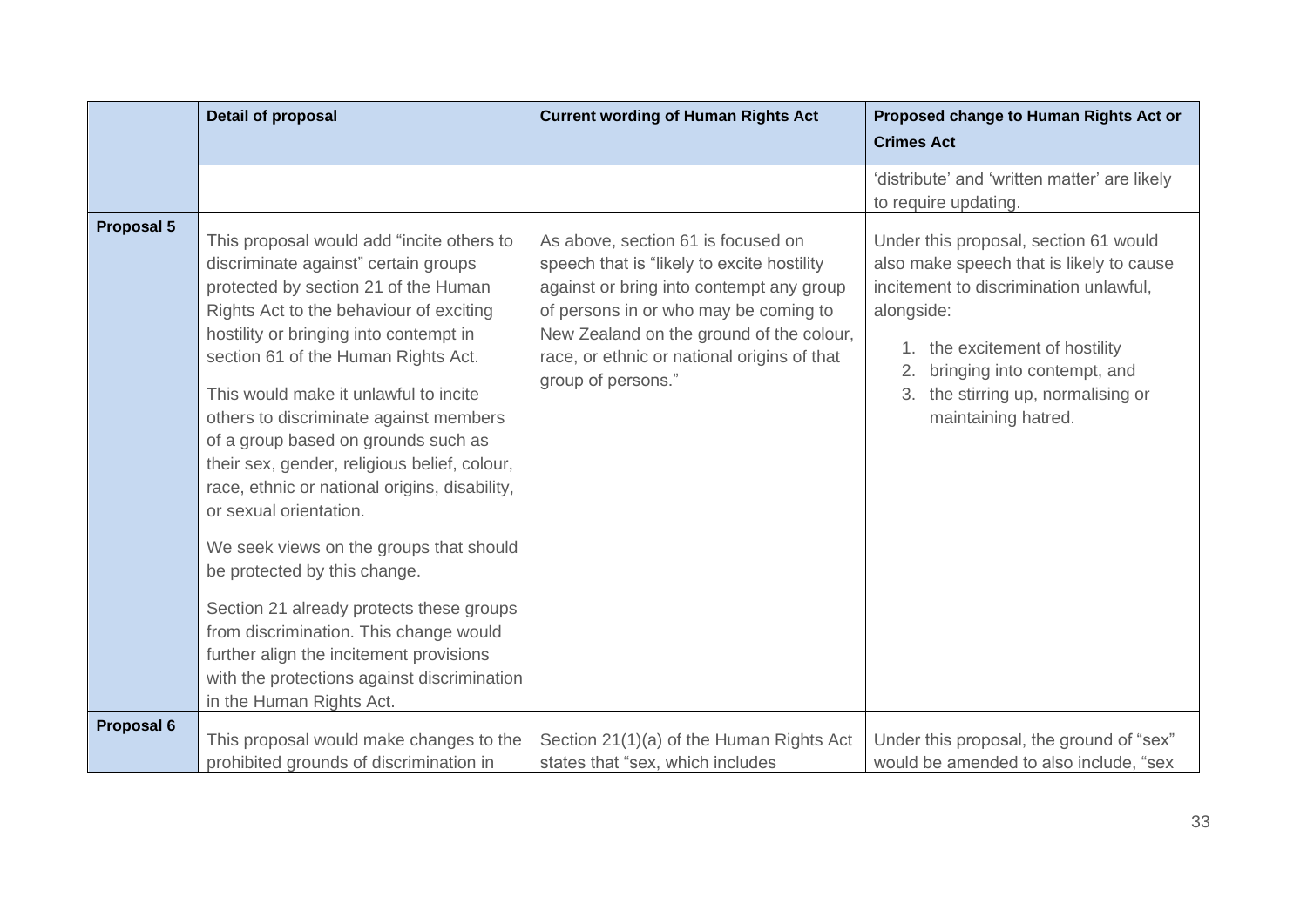| Detail of proposal                                                                                                  | <b>Current wording of Human Rights Act</b>                             | Proposed change to Human Rights Act or<br><b>Crimes Act</b>                                                                                  |
|---------------------------------------------------------------------------------------------------------------------|------------------------------------------------------------------------|----------------------------------------------------------------------------------------------------------------------------------------------|
| section 21 of the Human Rights Act to<br>clarify the protections for trans, gender<br>diverse, and intersex people. | pregnancy and childbirth" is a prohibited<br>ground of discrimination. | characteristics and intersex status".<br>There would also be a new ground of<br>"gender including gender expression and<br>gender identity". |